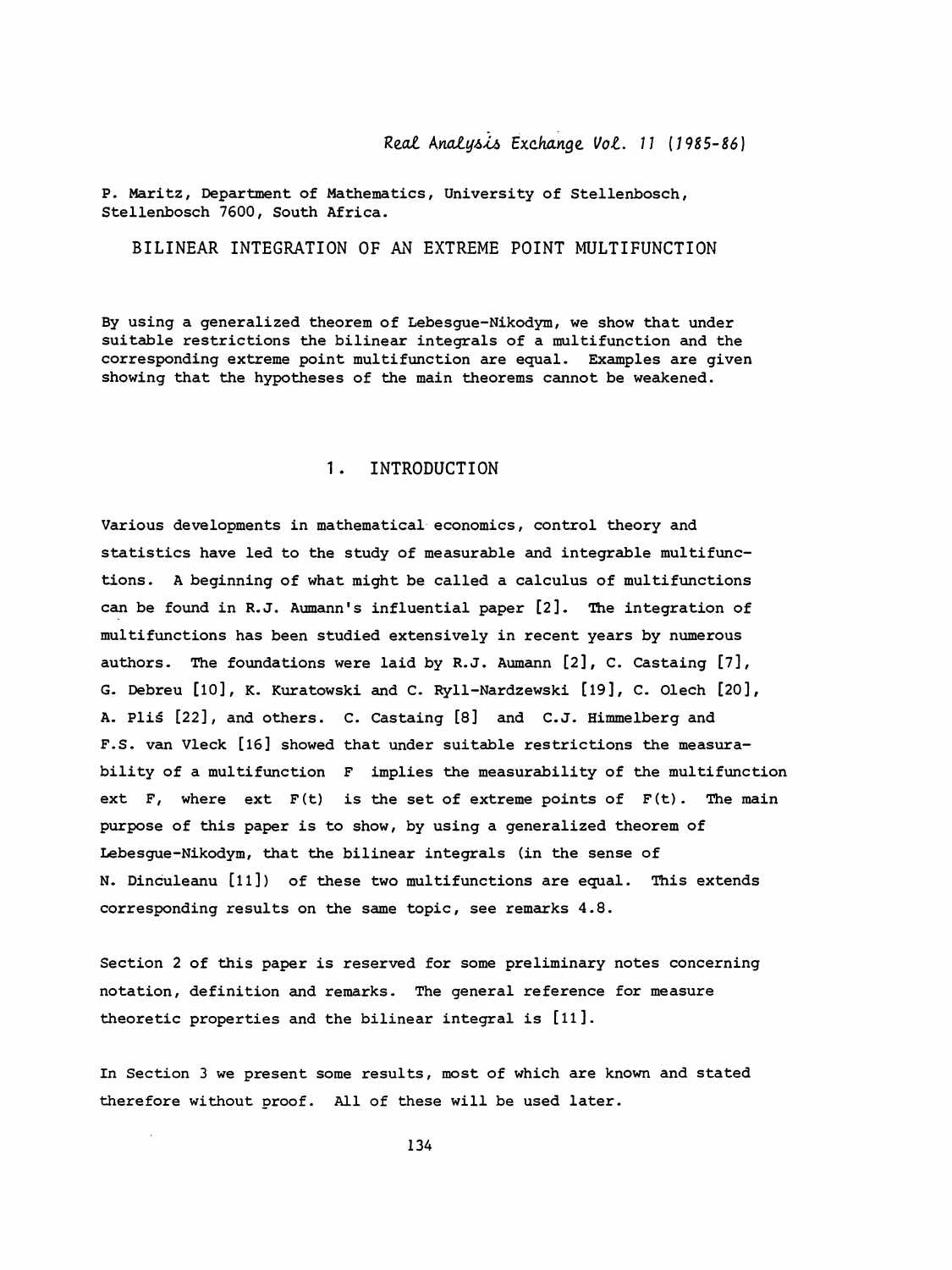Section 4 is concerned with the integration of multifunctions. The main results are theorems 4.3 and 4.7.

 Section 5 is devoted to some examples showing that the hypotheses of the main theorems cannot be weakened.

# 2. PRELIMINARIES

 Throughout this paper T will denote a non-empty point set on which no topological structure is required.

## 2.1 MEASURES

Let V be a fixed Banach space and  $C$  a ring of subsets of T. Recall that a 6-ring is a ring which is closed under countable intersections. Let  $m: \mathcal{C} \to V$  be a measure. For every set  $A \in \mathcal{C}$ , let

$$
\begin{array}{rcl}\n\left|\mathbf{m}\right| & \text{(A)} &=& \text{sup} \quad \sum_{j \in J} \quad \left|\mathbf{m} \left(\mathbf{A}_j\right)\right| \, , \\
\mathbf{J} & & \text{if } \n\end{array}
$$

where the supremum is extended over all finite classes  $\{A_j | j \in J\}$  of disjoint sets of  $C$  such that  $A = U A$ . The number  $|m| (A)$  is called the<br>jej j<br>wariation of m on the set A. The function  $|m|$  is called the variation variation of  $m$  on the set A. The function  $|m|$  is called the variation of m on C. If  $|m|$  (A) <  $\infty$  for every A  $\in$  C, then  $|m|$  is of finite variation with respect to  $C$ . It is known that  $|m|$  is a finite measure on  $C$ . Extend the finite measure  $|m|$  on  $C$  by means of the Carathéodory method to a measure  $|m|*$  on the  $\sigma$ -algebra  $P(|m|)$  of all  $|m|$ -measurable sets. The class  $\Sigma(|m|) = \{E \in P(|m|) \mid |m|*(E) < \infty\}$  is the  $\delta$ -ring of all  $|\text{m}|$ -integrable sets. The restriction of  $|\text{m}|^*$  to  $\Sigma(|\text{m}|)$  is denoted by  $|m|$ . If  $E \in \Sigma(|m|)$  and  $|m| (E) = 0$ , then E is called  $|m|$ -negligible.

2.1.1 DEFINITION ( $[11]$ , p. 179). Denote by  $C(|m|)$  the collection of all classes  $A = \{A^k, i \in I\}$  of disjoint  $|m|$ -integrable sets such that  $T - U$  A<sub>i</sub> is  $|m|$ -negligible and such that for every set A  $\in$  C there exists an  $|m|$ -negligible set  $N \subset A$  and an at most countable set  $J \subset I$ with  $A - N = U (A \cap A_i)$ . We say that the measure  $|m|$  has the *direct*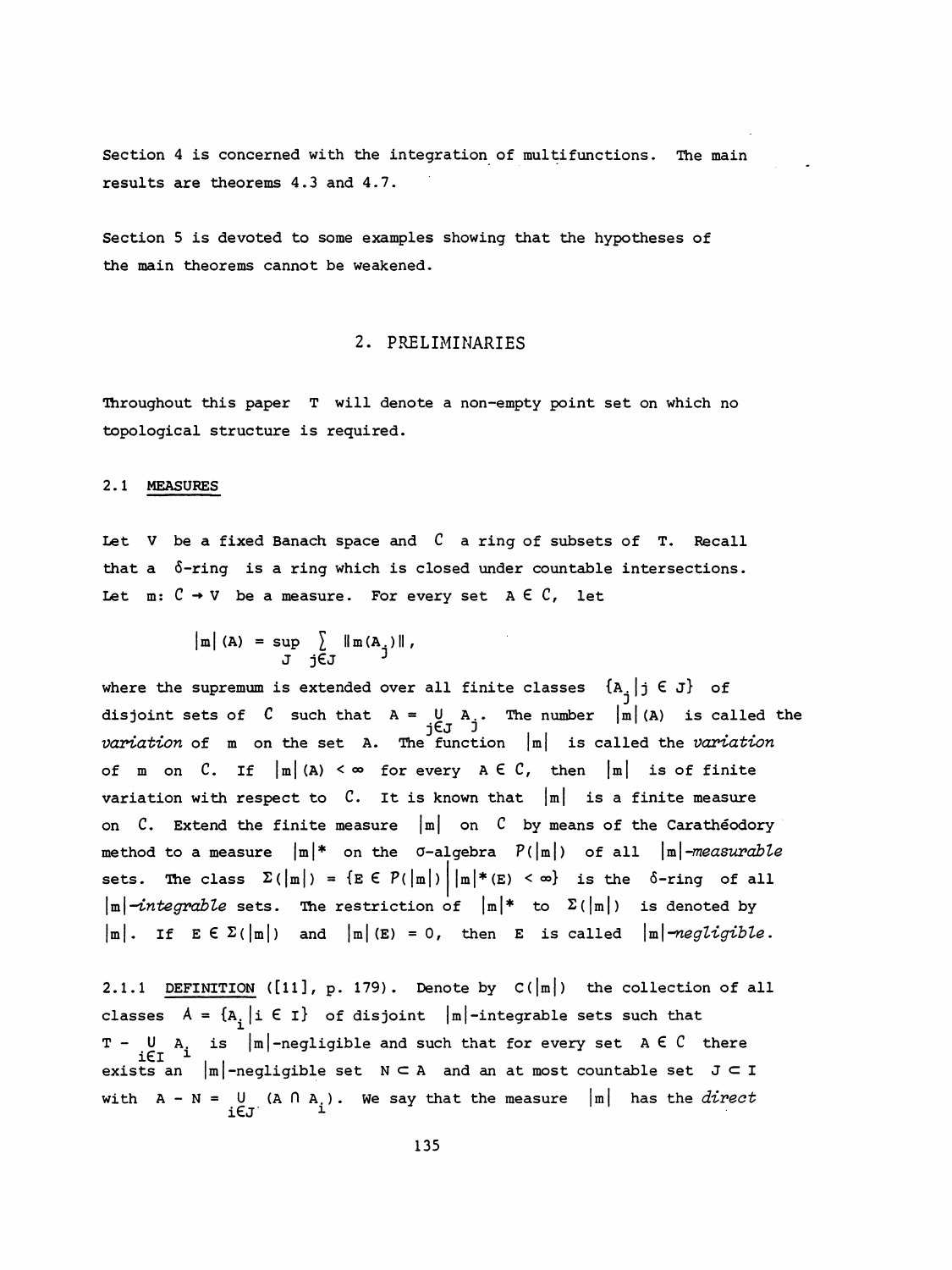sum property if  $C(\vert m\vert) \neq \emptyset$ . A measure of finite variation is said to have the direct sum property if its variation has this property.

2.1.2 SOME PROPERTIES, (a) The measure m on  $C$  can be extended to a measure, again denoted by m, on  $\Sigma(|m|)$  (see [11], p. 76). (b) If  $C$  is a  $\sigma$ -algebra and if  $|m|$  is complete on  $C$ , then  $C = \Sigma(|m|) = P(|m|)$ . (See Section 5). (c) If T is a countable union of sets of  $C$ , then  $|m|*$  is a  $\sigma$ -finite and complete measure on  $P(|m|)$ . Thus  $|m|$  on  $\Sigma(|m|)$  is also complete. (d) Whenever m is supposed to be non-atomic, it must be understood that m is non-atomic on  $\Sigma\left(\left|\frac{m}{m}\right|\right)$ , that is, the extended measure  $m$  is non atomic. This convention is necessary, because the extension of a non-atomic measure need not be non-atomic, see [5], p. 2 or [30], p. 67 for examples. (e) If m is non-atomic on  $\Sigma(\vert m\vert)$ , so is  $\vert m\vert$ .

(f) If T is a countable union of sets of the  $\delta$ -ring  $\Sigma(\frac{m}{m})$ , then m has the direct sum property. This follows from the fact that  $C \subset \Sigma(|m|)$ .

## 2.2 MEASURABILITY

 Throughout this paper U will denote a Banach space. A function f:  $T \rightarrow U$  is  $|m|$ -measurable if  $f^{-1}(C) \in P(|m|)$  for every closed set C in U. A multifunction  $F: T \rightarrow U$  is a function whose domain is T and whose values are non-empty subsets of U. If  $A \subset U$ , then  $F^{-}(A) = \{t \in T | F(t) \cap A \neq \emptyset\}.$ A multifunction  $F: T \rightarrow U$  is  $|m|$ -measurable (weakly  $|m|$ -measurable) if  $F^{-}(A) \in P$  ( $|m|$ ) for every closed (open) subset A of U. This definition of  $|m|$ -measurability was formalized by  $C$ . Castaing  $[7]$ , while the term "weak measur abi lity" was introduced by C.J. Himmelberg, M.Q. Jacobs and F.S. van Vleck [15].

A function f:  $T \rightarrow U$  is called a selector for F if f(t)  $\in$  F(t)  $|m|$ -a.e. on T. The set of all  $|m|$ -measurable selectors of F will be denoted by  $S_p$ . If f  $\epsilon S_p$ , consider the equivalence class  $\widetilde{f} = \{g: \ T \rightarrow U \big| g(t) = f(t) \big| \|\mathbf{m}\| - a.e. \text{ on } T\}.$  Write  $S_{\mathbf{p}} = \{\widetilde{f} \big| f \in S_{\mathbf{p}}\}.$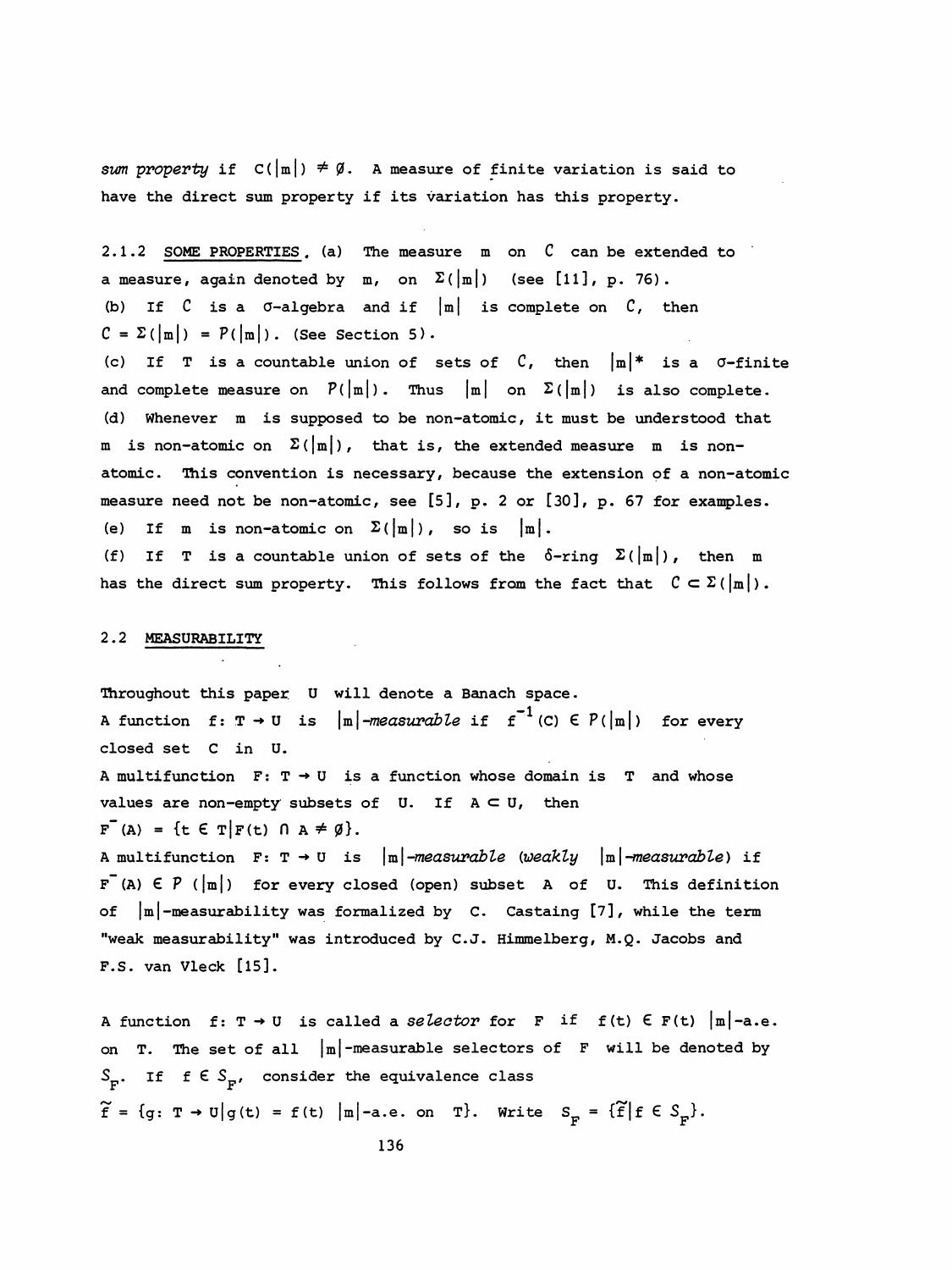Following R.T. Rockafellar [25], we way that a multifunction  $F: T \rightarrow U$ admits a Castaing representation if there exists a countable set  $M = {f_i | i \in I} \subset S_F$  such that  $M(t) = {f_i(t) | i \in I}$  is dense in  $F(t) | m |$ -a.e. on T. (See [7], p. 116). Following R.T. Rockafellar [25], we way that a multifunction F: T  $\rightarrow$  U<br>admits a *Castaing representation* if there exists a countable set<br> $M = \{f_i | i \in I\} \subset S_F$  such that  $M(t) = \{f_i(t) | i \in I\}$  is dense in<br> $F(t) |m| - a.e.$  on T.

#### 2.3 INTEGRABILITY

 Let W be a third fixed Banach space and consider a bilinear transformation  $(u,v) \rightarrow uv$ , defined on  $U \times V$  into W such that  $|| (u,v) || \le ||u||$ .  $||v||$ .

 The vector integral being employed is the "bilinear" or "m-integral" of Dinculeanu. Let

$$
E_{\mathbf{U}}(\Sigma(\left|\mathbf{m}\right|)) = \{\mathbf{f}: \mathbf{T} \to \mathbf{U} \mid \mathbf{f} = \sum_{i \in \mathbf{I}} x_i \chi_{A_i}, x_i \in \mathbf{U}, A_i \in \Sigma(\left|\mathbf{m}\right|) \text{ and } \mathbf{I}
$$

is a finite index set}.

If  $f = \sum_{i \in \tau} x_i \chi_{A_i} \in E_U(\Sigma(\vert m \vert))$ , then  $\int f(t) \, dm = \sum_{i \in \tau} x_i m(A_i) \in W$ ,  $|f| =$  $\sum_{i \in I} ||x_i|| ||x_i|| \times x_i$  and  $||f||_E = \int |f| (t) d||m|$ . The semi-norm  $|| \cdot ||_E$  defines on  $\lim_{i \in I} ||x_i|| \times x_i$ the vector space  $E^{\dagger}_{\text{tr}}(\Sigma(|m|))$  the topology of the convergence in mean.

A function f:  $T \rightarrow U$  is m-integrable if there exists a Cauchy sequence  $(f_n)$  in  $E_U(\Sigma(|m|))$  such that  $f_n \to f |m|$ -a.e. on T. Then  $\int f(t) dm \in W$ .

The space of all m-integrable functions  $f: T \rightarrow U$  will be denoted by  $\mathcal{L}_{\Pi}^1$ (m). The set of all  $|m|$ -integrable selectors of F: T  $\rightarrow$  U will be denoted by  $I_F$ . Then  $I_F \subset S_F$ . Write  $I_F = {\tilde{f} | f \in I_F}$ . If  $f \in L_U^1(m)$ <br>and  $A \in P(|m|)$ , then  $f \chi_A \in L_U^1(m)$  and  $\int_A f(t) dm = \int f(t) \chi_A(t) dm$ . If The space of all m-integrable functions  $f: T \rightarrow U$  will be denoted by<br>  $L^1(m)$ . The set of all  $|m|$ -integrable selectors of  $F: T \rightarrow U$  will be<br>
denoted by  $I_p$ . Then  $I_p \subset S_p$ . Write  $I_p = \{\tilde{f} | f \in I_p\}$ . If  $f \in L^1_{U}(m)$ <br>
and The space of all m-integrable functions  $f: T \rightarrow U$  will be denoted by<br>  $L^1_{U}$ (m). The set of all  $|m|$ -integrable selectors of  $F: T \rightarrow U$  will be<br>
denoted by  $I_F$ . Then  $I_F \subset S_F$ . Write  $I_F = \{f | f \in I_F\}$ . If  $f \in L^1_{U}(m)$ <br>
and defined by

 $\int_{A} F(t) dm = \left\{ \int_{A} f(t) dm \middle| f \in T_{F} \right\}.$ 

We observe that  $\int_{R} F(t) dm$  exists, even if F is not  $|m|$ -measurable. Furthermore,  $\int_{\Delta}$  F(t)dm may be empty, even if  $U = \mathbb{R}$ .

 2.3.1 SOME PROPERTIES, (a) If f is m-integrable, then f is  $\lfloor m \rfloor$ -measurable. This follows from the definition of m-integrability and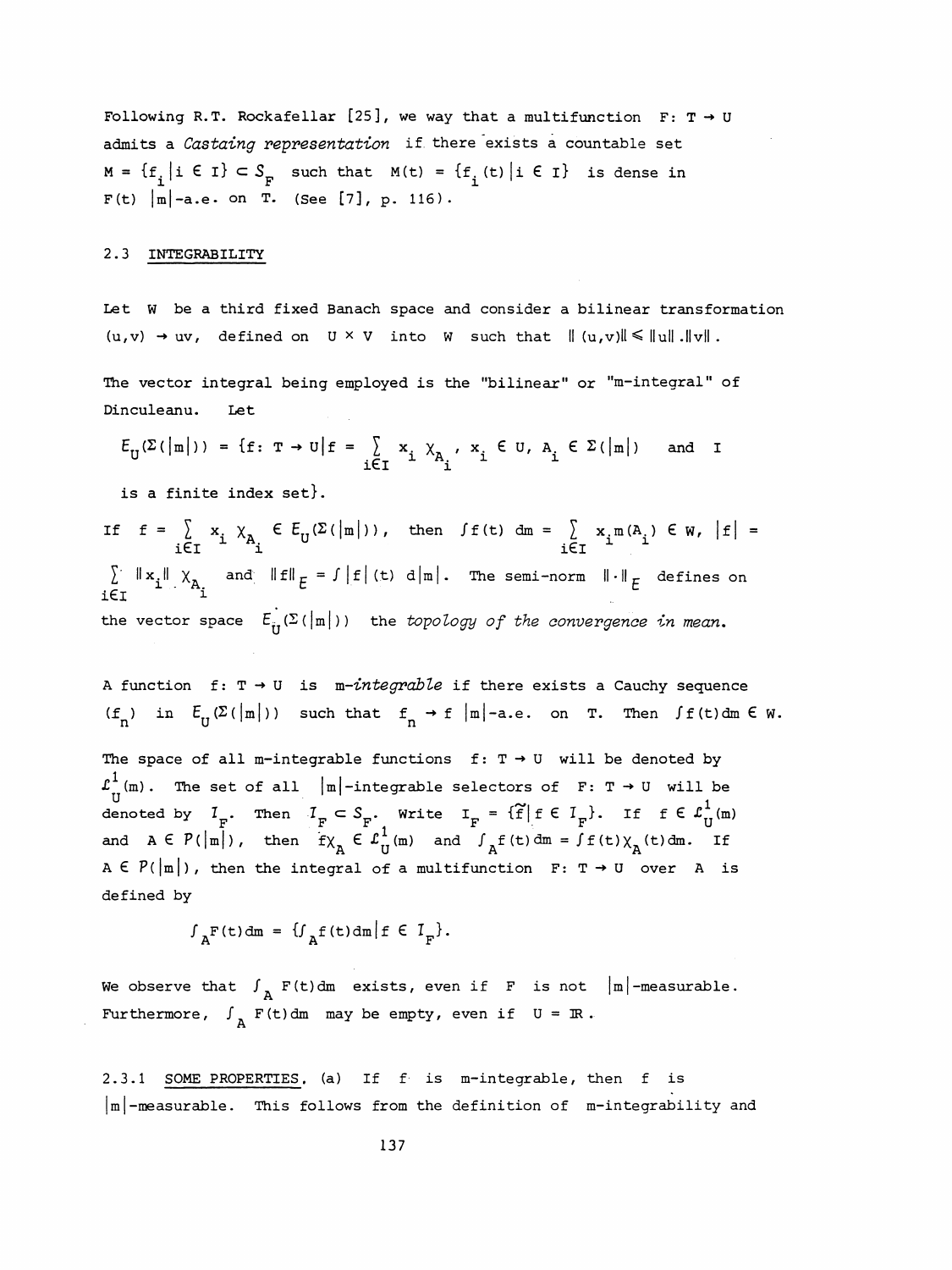the theorem of Egorov  $[11]$ , p. 94. (b) [11], p. 122: If  $f \in L^1_{U}(m)$  and  $A \in P(|m|)$ , then  $f \chi_{\mathbf{A}} \in L^1_{U}(m)$ . (c) [11], p. 125: Let  $f, g \in L^1_{U}(m)$ . Then  $\int ||f(t) - g(t)||d|m| = 0$ if and only if  $f(t) = g(t) |m|$ -a.e. In this case  $\int f(t) dm = \int g(t) dm$ . (d)  $\mathcal{L}_{U}^{p} = \mathcal{L}_{U}^{p}(|m|) = \{f: T \rightarrow U | f \text{ is } |m| \text{-measurable and} \}$  $\parallel f(\cdot)\parallel^2 \in L_{\mathbb{R}}^-(m)$  }. Also, [11], p. 218:  $f \in L^p_U$  if and only if f is  $|m|$ -measurable and  $\|f(\cdot)\| \in L^p_{\mathbb{R}}$ . (e) [11], p. 218: If  $f: T \rightarrow U$  is  $|m|$ -measurable and if there exists a positive function  $g \in L^p_{\mathbb{R}}$  such that  $||f(t)|| \leq g(t)$   $||m|-a.e.$  on T, then  $f \in \mathcal{L}_{H}^{p}$ .

A multifunction F: T  $\rightarrow$  U is said to be p-integrably bounded,  $1 \leq p \leq \infty$ , if there exists a  $k \in \mathcal{L}_{\mathbb{R}}^{\mathbb{P}}$  ( $|\mathbb{m}|$ ) such that

 $\sup\{\|u\| \mid u \in F(t)\}\leq k(t) \quad |m|-\text{a.e. on } T.$ 

If F: T  $\rightarrow$  U is 1-integrably bounded by  $k \in \mathcal{L}^1_{\mathbb{R}}(|m|)$ , we say that F is integrably bounded by k.

#### 2.4 SCALARWISE MEASURABILITY

 Let P be a property possessed by some subsets of the Banach space U. A multifunction F: T  $\rightarrow$  U is said to be point-P if for every t  $\epsilon$  T, F(t) has property P. Denote the topological dual of U by U'. Following M. Valadier [28], we say that the point-compact convex multifunc tion F: T  $\rightarrow$  U is scalarwise  $|m|$ -measurable (-integrable) if for every x e U, the function  $h_x$ :  $T \rightarrow \mathbb{R}$ , defined by<br>  $h_x$ , (t) = sup{<x,x<sup>-></sup>|x  $\in$  F(t) }

$$
h_{1}(t) = \sup\{ \langle x, x \rangle | x \in F(t) \}
$$

 $h_x$ . (t) = sup{ $\langle x, x \rangle$  |x E F(t) }<br>is |m|-measurable (-integrable).

## 2.5 SIMPLE AND WEAK MEASURABILITY

The definitions given here are all from [11] and are stated in general terms.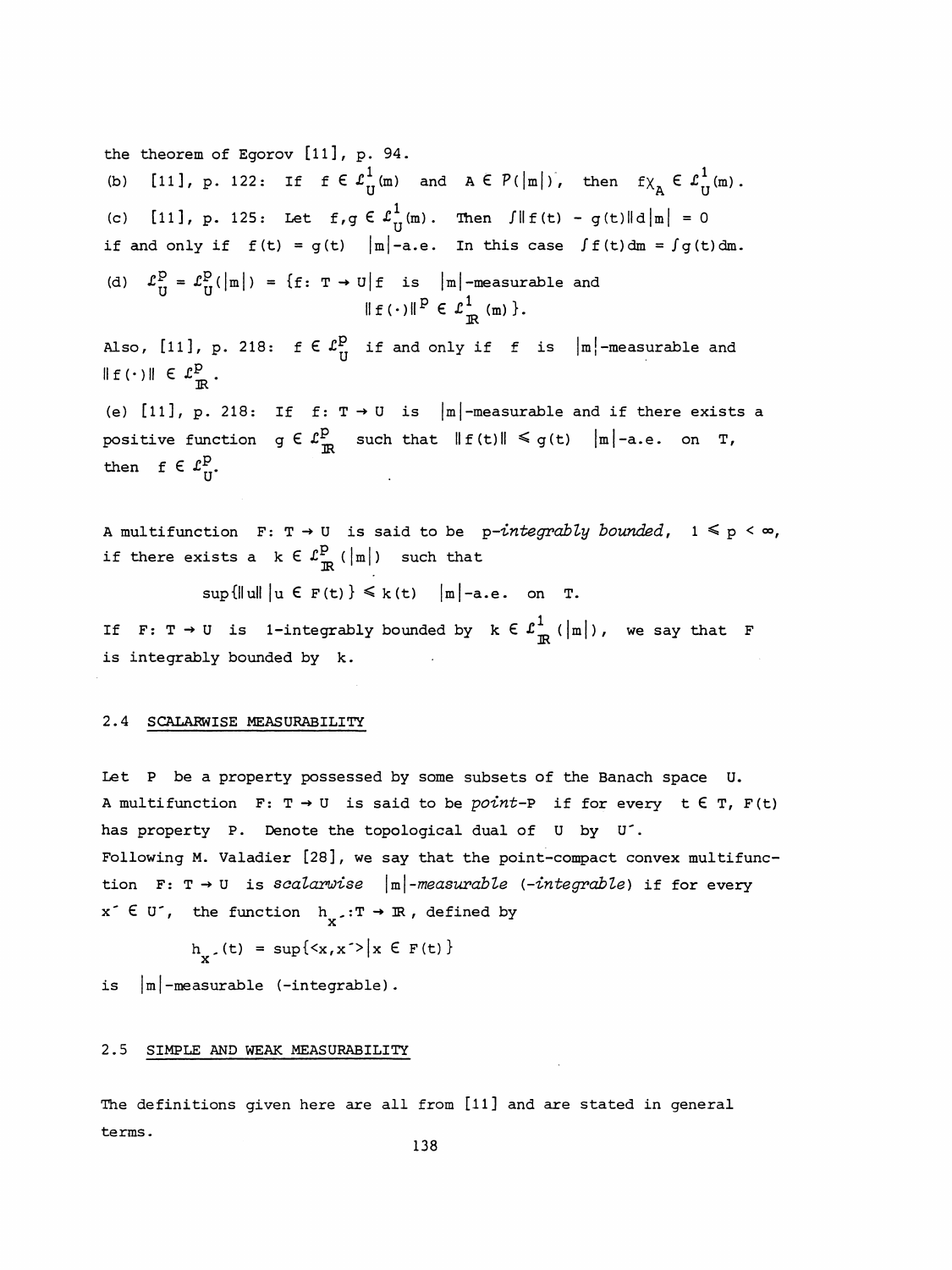2.5.1 DEFINITION. If X is a Banach space and Z a subspace of X", then Z is said to be a *norming subspace* of X if<br>  $\|x\| = \sup \left\{ \frac{|\langle x, z \rangle|}{\sqrt{2\pi}} | z \in \mathbb{Z}, z \neq 0 \right\}, \text{ for }$ 

$$
= \sup \left\{ \frac{|< x, z >|}{\|z\|} \mid z \in \mathbb{Z}, z \neq 0 \right\}, \text{ for every } x \in \mathbb{X}.
$$

Then, X can be imbedded isometrically in Z<sup>-</sup>.

 If X and Y are linear spaces, then the space of all linear trans formations from X to Y will be denoted by  $L^*(X,Y)$ .

 2.5.2 DEFINITION. Let X and Y be Banach spaces. We say that a function  $U: \mathbb{T} \to L^*(X,Y)$  is simply  $|\mathbb{m}|$ -measurable, if for every  $x \in X$ the function  $\phi_{\psi}: \mathbb{T} \to Y$ , defined by  $\phi_{\psi}(t) = U(t)x$ , is  $|m|$ -measurable.

2.5.3 DEFINITION. Let X and Y be Banach spaces and  $Z \subset Y'$  a norming subspace. We say that a function  $U: \mathbb{T} \to L^*(X,Y)$  is Z-weakly  $|\mathbb{m}|$ measurable, if for every  $x \in X$  and every  $z \in Z$ , the function  $\phi_{\mathbf{x},z} : \mathbb{T} \to \mathbb{R}$ , defined by  $\phi_{\mathbf{x},z}$  (t) = <  $U(\mathsf{t})\mathbb{x},z$  >, is  $|\mathbb{m}|$ -measurable. measurable, if for every  $x \in X$  and every  $z \in Z$ , the function<br>  $\phi_{x,z}: T \to \mathbb{R}$ , defined by  $\phi_{x,z}(t) = \langle U(t)x, z \rangle$ , is  $|\mathbb{m}|$ -measurable.<br>
For the properties of simply and Z-weakly  $|\mathbb{m}|$ -measurable functions, we<br>
ref

refer to [11 ], pp. 101 - 106.

## 2.6 OTHER NOTATIONS

 $\|x\|$ 

Denote by  $B_{\text{rt}}$  the Borel  $\sigma$ -algebra of U and by  $T(P(|m|) \times B_{\text{rt}})$  the a-algebra generated by the class

 $P(|m|) \times B_{11} = {A \times B | A \in P(|m|) , B \in B_{1} }.$ The graph of the multifunction  $F: T \rightarrow U$  is the set

 $G(F) = \{ (t, u) \in T \times U \mid u \in F(t) \}.$ 

A topological space is Polish if it is separable and metrizable by a complete metric; it is Suslin if it is metrizable and the continuous image of a Polish space.

If F:  $T \rightarrow U$  is a multifunction, then the multifunction ext F:  $T \rightarrow U$ , defined for every  $t \in T$  by

(ext F) (t) =  $\{u \in F(t) \mid u$  is an extreme point of  $F(t)$ , is called the extreme point multifunction determined by F. Multifunctions will be denoted by the capitals  $F$ , G and H. If  $A \subset U$ , then co A denotes the *convex hull* of A.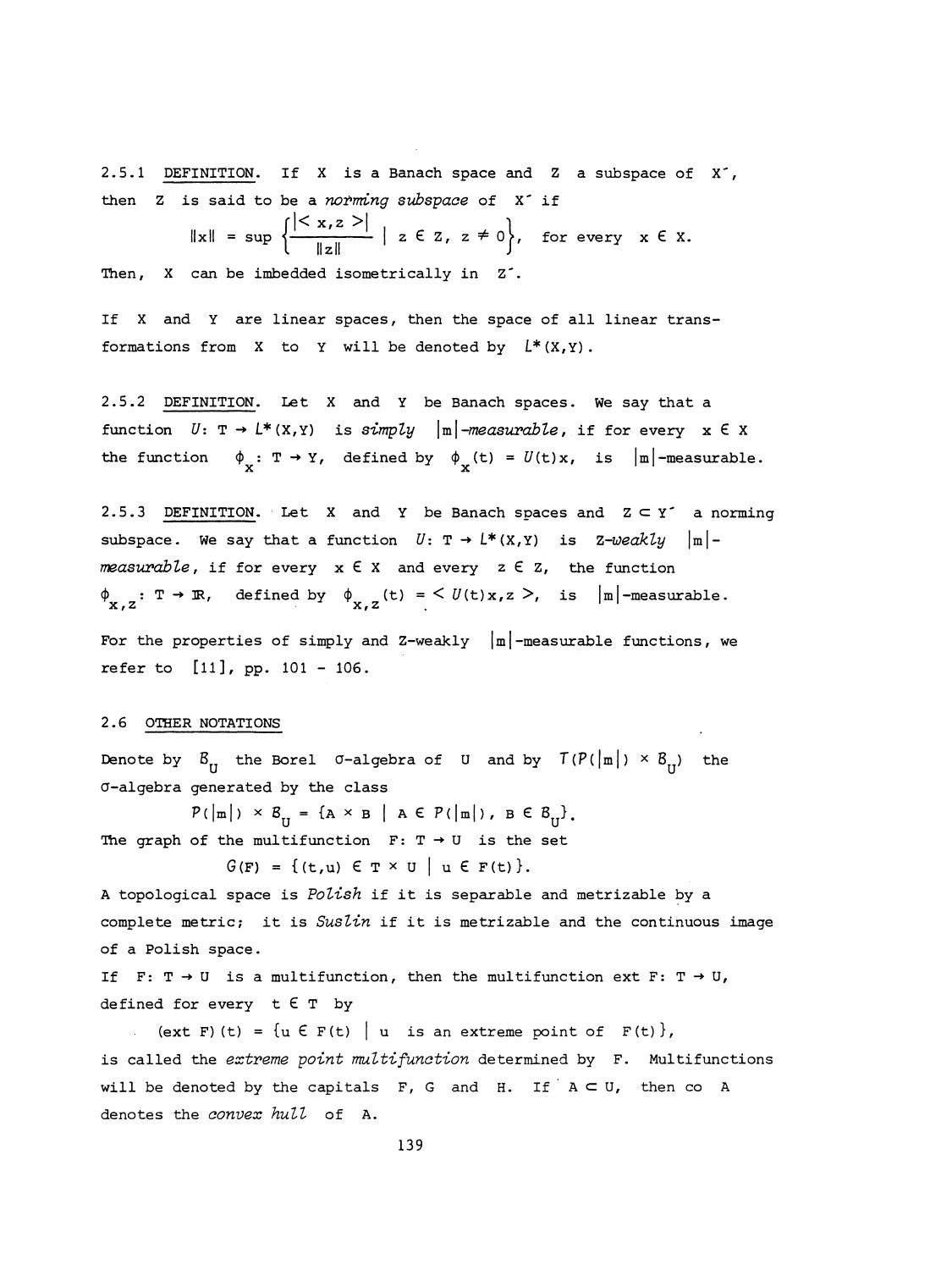We state the following propositions in forms which are adequate for the sequel.

 3.1 PROPOSITION ([19], p. 398). Let U be separable and  $F: T \rightarrow U$  point-closed and weakly  $|m|$ -measurable. Then F has an  $|m|$ -measurable selector.

3.2 COROLLARY. Let U be separable and  $F: T \rightarrow U$  point-closed and  $|m|$ -measurable. Then F has an  $|m|$ -measurable selector. PROOF. If O is open in U, then  $O = \bigcup_{n=1}^{\infty} C_n$ , where the  $C_n$  are 3. SOME ENSIC RESOLUS<br>
We state the following propositions in forms which are adequate<br>
for the sequel.<br>
3.1 PROPOSITION (19), p. 398). Let U be separable and<br>
F: T + U <u>point-closed and weakly</u>  $|\mathbf{m}|$ -measurable. Then all closed in U. Then  $F^{-}(0) = \bigcup_{n=1}^{\infty} F^{-}(C_n) \in P(|m|)$ . Thus, F is<br>weakly  $|m|$ -measurable and proposition 3.1 holds.  $\nabla$ 

- .3.3 PROPOSITION ([29], p. 868). Let T be a countable union of sets of the ring  $C$ ,  $U$  separable and  $F: T \rightarrow U$  point-closed. Then the following conditions are equivalent:
- (1) F is  $|m|$ -measurable;
- (2) F is weakly  $|m|$ -measurable;
- (3)  $G(F) \in T(P(\left|\mbox{\scriptsize m}\right|) \times B_{_{\mathrm{II}}})$ ;
- (4) F admits a Castaing representation.

Note that the assumption on T implies completeness of the measure space  $(T, P(\vert m \vert), \vert m \vert^*)$ , see 2.1.2(c). This in turn implies that  $P(\vert m \vert)$  is a Suslin family (see [ 27 ], p. 50 or [ 29 ], p. 864), as is required for proposition 3.3 to hold. It is possible to show by means of a suitable example that the completeness of  $(T, P(\lfloor m \rfloor), \lfloor m \rfloor^*)$  is indeed necessary, see for example [1], p. 27. A further requirement in [ 29 ], p. 868 is that U be Suslin, which it surely is since it is Polish. These remarks also apply to the proposition below, originally proved for a complete measurable space, a Suslin space U and where F need neither be closed valued nor  $|m|$ -measurable. This proposition is a generalization of the so-called Von Neumann-Aumann selection theorem, see [ 3 ] or [ 21 ], p. 69.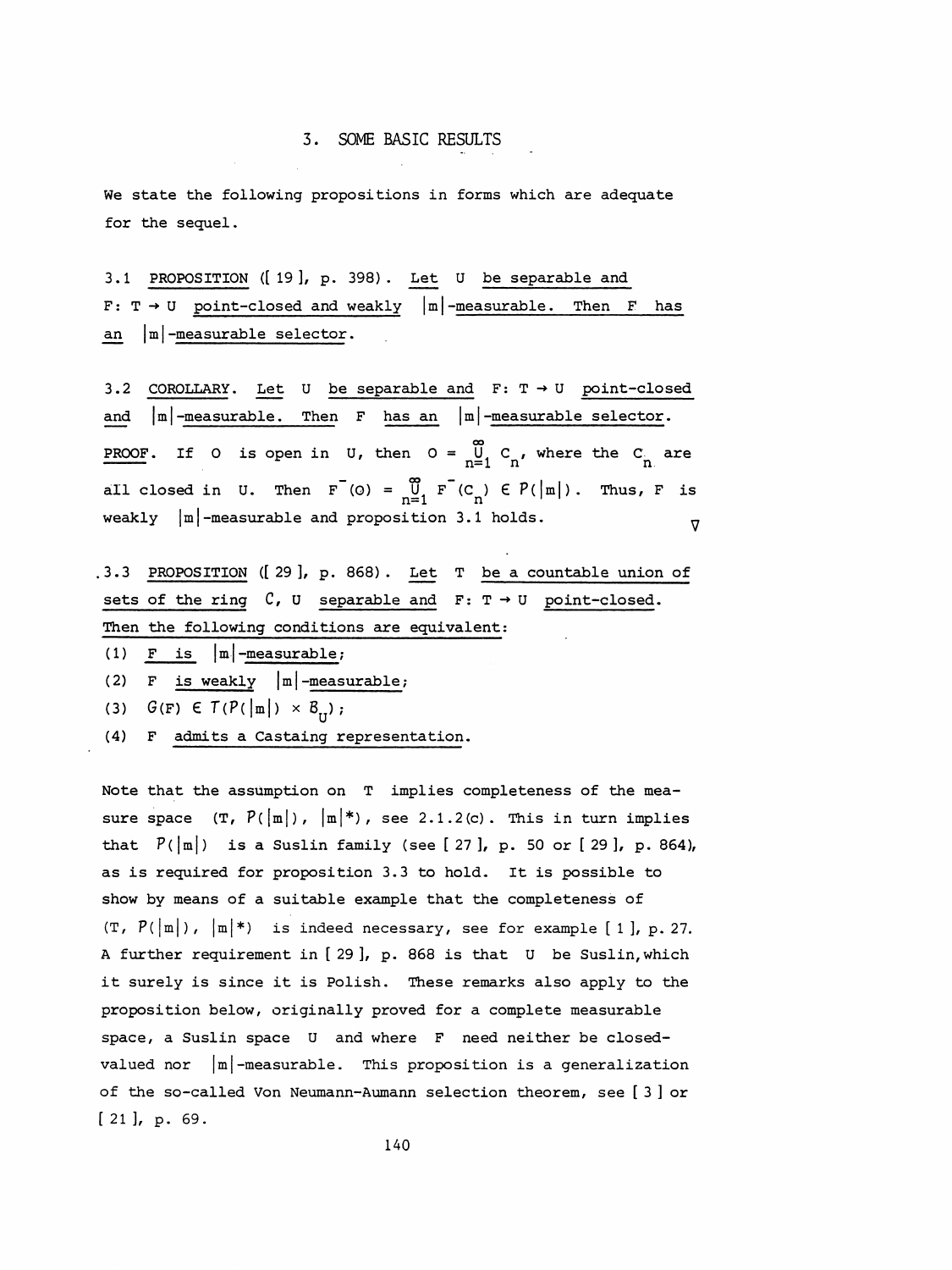3.4 PROPOSITION ([26], p. 7.11). Let T be a countable union of sets of  $C$ , U separable and  $F: T \rightarrow U$  such that  $G(F) \in T(P(\vert m \vert))$  $\times$   $B_{r}$ ). Then F has an |m|-measurable selector.

3.5 PROPOSITION. If  $F: T \rightarrow U$  is point-compact convex and  $|m|$ measurable, then  $F$  is scalarwise  $|m|$ -measurable.

**PROOF.** The function  $h_{\nu} : T \rightarrow \mathbb{R}$  defined in 2.4 is  $|\mathbb{m}|$ -measurable, see [9], lemma 5, p. 231. Consequently, F is scalarwise<br>|m|-measurable.  $\triangledown$ 

 3.6 PROPOSITION ([12], p. 439). A non-empty compact subset of a locally convex linear topological Hausdorff space has extreme points .

We now employ a theorem of M. Benamara [ 4 ] which deals with

(i) a point-compact convex  $F: T \rightarrow U'$  which is scalarwise  $|m|$ measurable, i.e. if for every  $x \in U$ , the function  $h_x: T \to \mathbb{R}$ , defined by

 $h_x(t) = \sup\{< x^*, x^*|x^* \in F(t)\}\$ 

is  $|m|$ -measurable;

(ii) a complete measure space.

With remark 2.1.2(c) in mind, we now have:

 3.7 PROPOS ITION ([4], p. 1249). Let T be a countable union of sets of the ring  $C$ , U separable and  $F: T \rightarrow U'$  point- $\sigma(U',U)$ compact convex and scalarwise  $|m|$ -measurable. Then the set ext  $S_F$  of all extreme points of  $S_F$  is non-empty and equal to the set  $S_{\text{ext F}}$ .

3.8 PROPOSITION ([16], p. 725). If  $F: T \rightarrow R^n$  is point-compact 3.8 PROPOSITION ([16], p. 725). If  $F: T \to \mathbb{R}^n$  is point-compact<br>convex and  $|\mathfrak{m}|$ -measurable, then  $G(\text{ext } F) \in T(P(|\mathfrak{m}|) \times B_{\mathbb{R}^n})$ .  $|\mathbf{m}|$ -measurable, then  $G(\text{ext } F) \in T(P(|\mathbf{m}|) \times B_{n})$ . Furthermore, if  $T$  is a countable union of sets of the ring  $C$ , then ext  $F$  is  $|m|$ -measurable.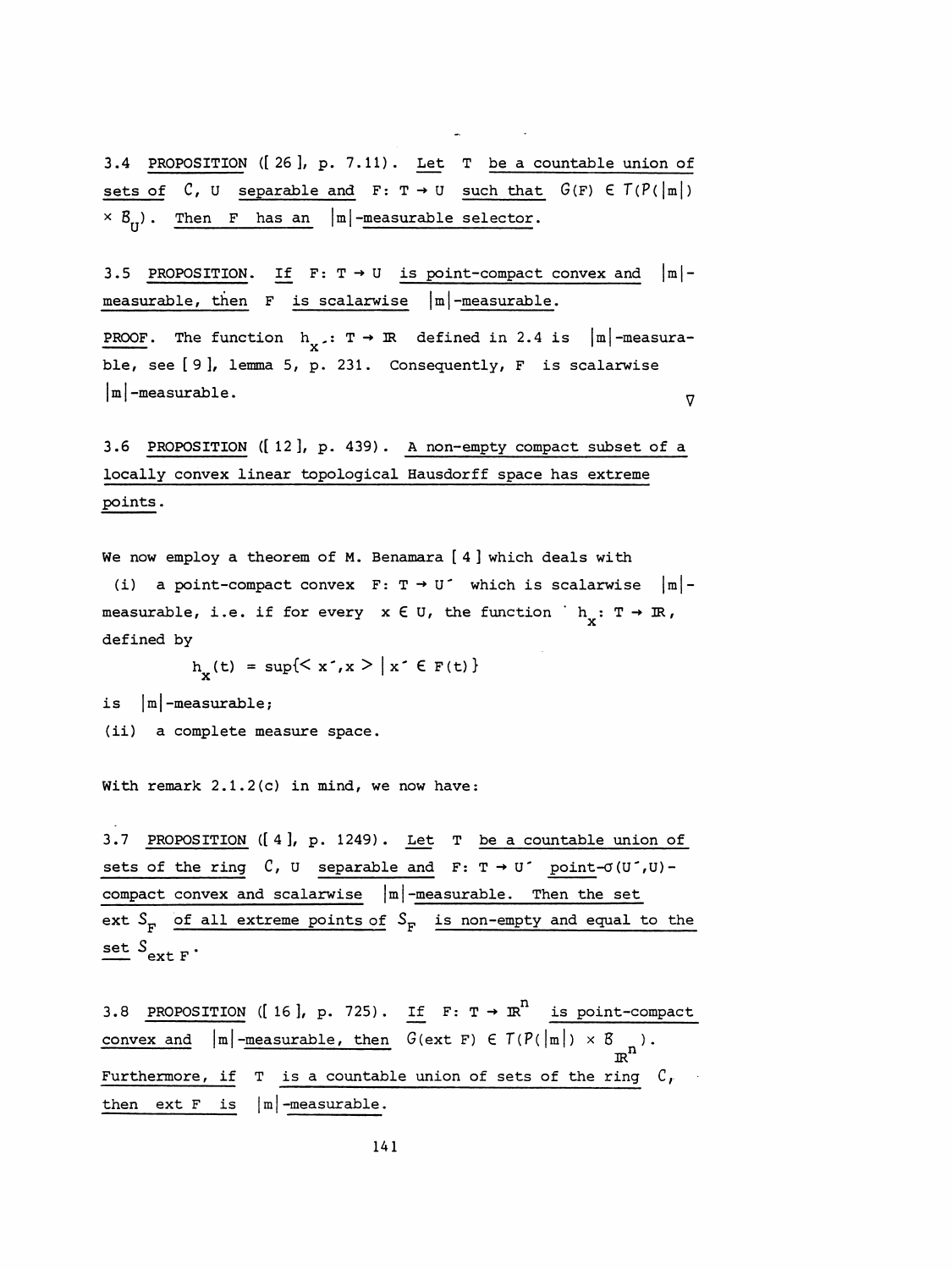3.9 PROPOSITION. Let  $(F_n)$  be a sequence of multifunctions, 3.9 PROPOSITION: Let  $(\Gamma_n)$  be a sequence of multifunctions,<br>  $F_n: T \rightarrow 0$ , with  $G(\Gamma_n) \in T(P(|n|) \times \mathcal{S}_0)$  for all n. Define the<br>
multifunctions  $G_i: T \rightarrow 0$ ,  $i = 1, 2, 3, 4$  by the respective equali-<br>
ties  $G_i(t) = \frac{G}{n} \int_0^$ 3.9 PROPOSITION. Let  $(\mathbf{F}_n)$  be a sequence of multifunctions,<br>  $\mathbf{F}_n: \mathbf{T} \to \mathbf{U}$ , with  $G(\mathbf{F}_n) \in \mathbf{T}(P(\|\mathbf{m}\|) \times \mathbf{S}_0)$  for all n. Define the<br>
multifunctions  $G_i: \mathbf{T} \to \mathbf{U}$ ,  $i = 1,2,3,4$  by the respecti  $F_n: T \to U$ , with  $G(F_n) \in T(P(|m|) \times B_U)$  for all n. Define the multifunctions  $G_i: T \to U$ ,  $i = 1,2,3,4$  by the respective equaliand  $G_4(t) = \bigcap_{n=0}^{\infty} \bigcup_{k=n}^{\infty} F_k(t)$ . Then we have that with  $G(\mathbf{F}_n) \in T(P(|\mathbf{m}|) \times \mathcal{B}_U)$  for all n. Define the<br>
ions  $G_i: T \to U$ ,  $i = 1,2,3,4$  by the respective equali-<br>  $G = \int_{n=0}^{\infty} F_n(t)$ ;  $G_2(t) = \int_{n=0}^{\infty} F_n(t)$ ;  $G_3(t) = \int_{n=0}^{\infty} \int_{k=n}^{\infty} F_k(t)$ <br>  $= \int_{n=0}^{\infty} \int_{k$ 

PROOF. It is a matter of routine to show that

$$
G(G_1) = \bigcup_{n=0}^{\infty} G(F_n), \quad G(G_2) = \bigcap_{n=0}^{\infty} G(F_n).
$$

 $G(G_1) = \frac{0}{n=0} G(F_n)$ ,  $G(G_2) = \frac{0}{n=0} G(F_n)$ .<br>Consequently,  $G(G_i) \in T(P(\vert m \vert) \times B_{ij})$ , i = 1,2. The remaining<br>two equalities follow immediately. two equalities follow immediately. y

3.10 PROPOSITION ([24], pp. 166, 167). If dim  $U < \infty$ , then a compact convex subset A of U equals the convex hull of the set of its extreme points, in symbols A = co ext A.

The two propositions below are stated in general terms.

 3.11 PROPOSITION. Let X and Y be linear spaces. If  $f \in L^*(X,Y)$  and if C is a non-empty convex subset of X and B an extreme subset of  $f(C)$ , then  $f^{-1}(B)$  n C is an extreme subset of C.

 3.12 PROPOSITION (M. Krein and D. Milman [ 18 ]) . If A is a com pact subset of a locally convex linear topological Hausdorff space and E is the set of extreme points of A, then  $A \subset \overline{co} E$ , where co E denotes the closure of the convex hull of E. Consequently,  $\overline{co}$  A =  $\overline{co}$  E. If, in addition, A is convex, then each closed extreme subset of A contains an extreme point of A and  $A = \overline{co} E$ .

## 4. MAIN RESULTS

4.1 THEOREM. If U is separable and  $F: T \rightarrow U$  is integrably bounded, point-closed and  $|m|$ -measurable, then  $\int_{A} F(t) dm \neq \emptyset$  for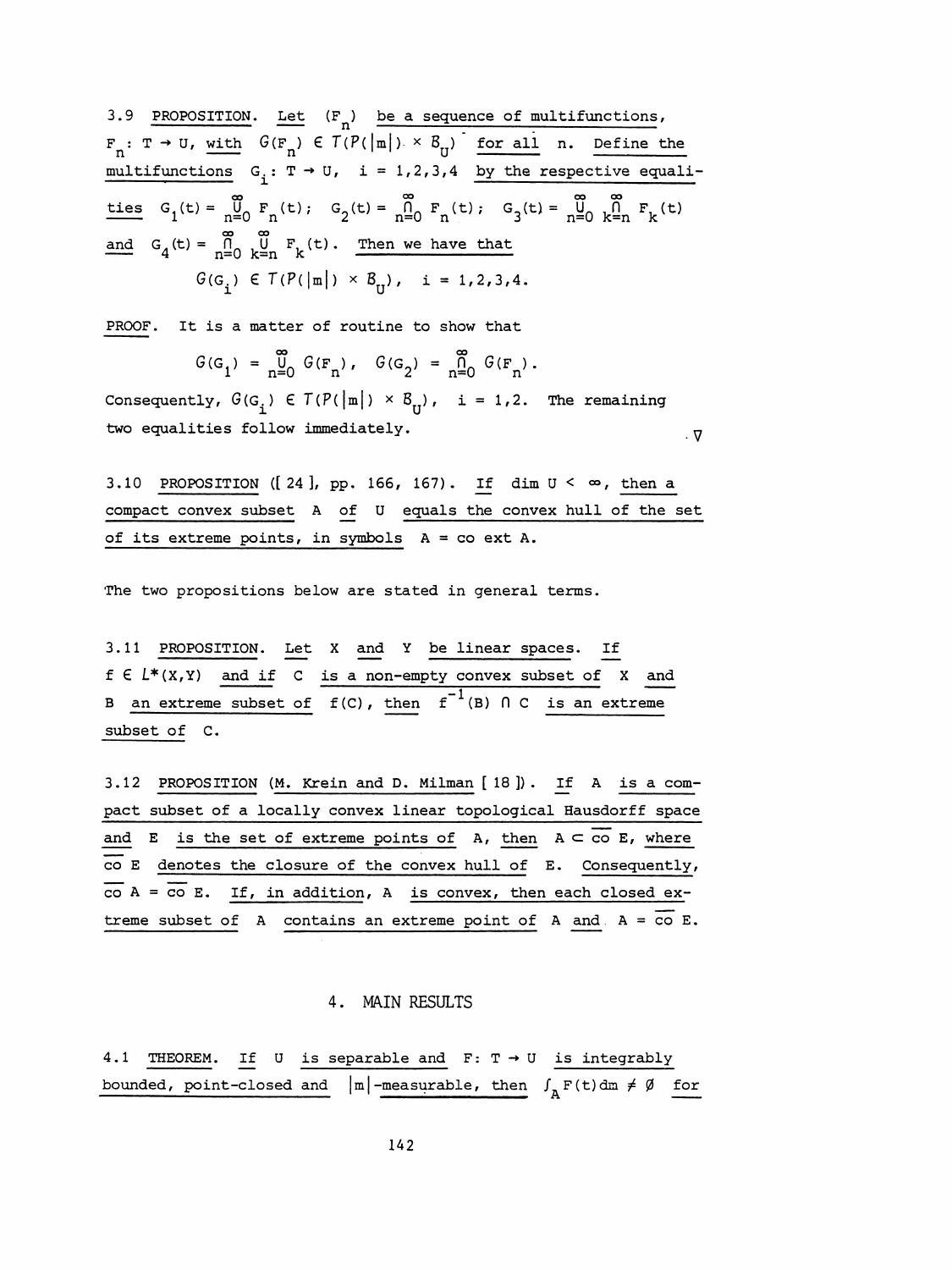every  $A \in P(\vert m \vert)$ .

PROOF. Corollary 3.2 asserts that F has an  $|\mathfrak{m}|$ -measurable selector f. If  $k \in \mathcal{L}_{\mathbb{R}}^1$  ( $|\mathbb{m}|$ ) is the bounding function, then  $\| f(t) \| \le k(t)$   $\| m \|$ -a.e. By 2.3.1(e),  $f \in L^1_{U}(m)$ . Consequently,  $f \in I_F$ , and so  $\int_{A} F(t) dm \neq \emptyset$  for every  $A \in P(|m|)$  by 2.3.1(b).

 D. Blackwell [6] extended Lyapunov's convexity theorem by proving that the ranges of certain vector integrals with values in  $\mathbb{R}^n$  are compact and, in the non-atomic case, convex. The convexity part of Blackwell's theorem was generalized by H. Richter [23]. By keeping proposition 3.12 in mind, we state Richter's theorem in the following form:

4.2 THEOREM ([23], p. 86). (1) If  $F: T \rightarrow \mathbb{R}^n$  and m is nonatomic, then  $J_A F(t) d|\mathfrak{m}|$  is convex for every  $A \in \mathcal{L}(|\mathfrak{m}|)$ . (2) Let  $T$  be a countable union of sets of  $C$ , m non-atomic and  $F: T \rightarrow \mathbb{R}^n$  integrably bounded, point-compact convex and  $|\mathbb{m}|$  measurable. Then  $\int_{A} F(t) d\vert \mathbb{n} \vert$  is compact and convex for every  $A \in \Sigma(|m|)$ .

 4.3 THEOREM. Let T be a countable union of sets of C, m non atomic and  $F: T \rightarrow \mathbb{R}^n$  integrably bounded, point-compact convex and  $|m|$ -measurable. Then

 $\int_{\Delta} F(t) d \vert m \vert = \int_{\Delta} (ext F) (t) d \vert m \vert$ 

for every  $A \in \Sigma(|m|)$ .

PROOF. (1) Let  $A \in \Sigma(\vert m \vert)$  be arbitrary. Theorem 4.1 asserts that  $\int_{A} F(t) d\|\mathbf{m}\| \neq \emptyset$  since  $S_{\mathbf{F}} \neq \emptyset$ . The integrably boundedness of F implies that  $S_F = I_F$ . By proposition 3.5, F is scalar-<br>wise  $|m|$ -measurable. Since  $dim(\mathbb{R}^n) < \infty$ , we may conclude from of F implies that  $S_F = I_F$ . By proposition 3.5, F is scalar-<br>wise  $|\mathbf{m}|$ -measurable. Since  $\dim(\mathbb{R}^n) < \infty$ , we may conclude from<br>proposition 3.7 that  $S = \nmid A$  since ext F is also integrabof F implies that  $S_F = I_F$ . By proposition 3.5, F is scalar-<br>wise  $|m|$ -measurable. Since  $\dim(\mathbb{R}^n) < \infty$ , we may conclude from<br>proposition 3.7 that  $S_{\text{ext } F} \neq \emptyset$ . Since ext F is also integrab-<br>ly bounded, it follows ly bounded, it follows that  $S_{\textbf{ext } F} = I_{\textbf{ext } F}$ . Consequently,  $\int_{A}$  (ext F) (t)d|m|  $\neq \emptyset$ . If |m| (A) = 0, we obviously have that

 $\int_{\mathbb{A}} \mathbf{F}(\mathbf{t}) \, \mathbf{d} \, |\mathbf{m}| = \{0\} = \int_{\mathbb{A}} (\text{ext } \mathbf{F}) (\mathbf{t}) \, \mathbf{d} \, |\mathbf{m}|.$ 

Henceforth, we suppose that  $|m|(A) \geq 0$ . Since  $C \subset \Sigma(|m|)$  by our construction in 2.1, it follows from the assumption on T and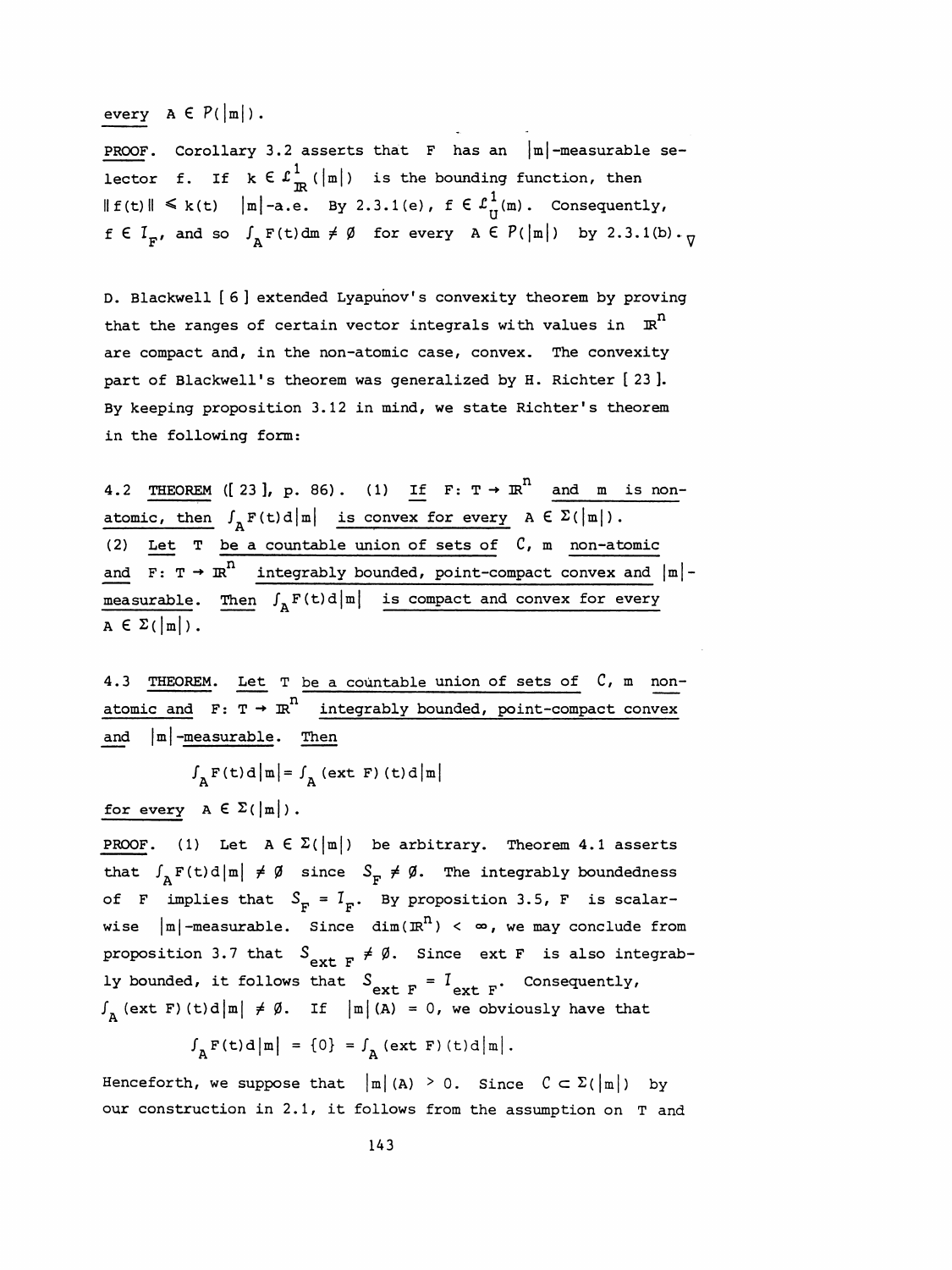2.1.2(f) that  $|m|$ , and hence m, has the direct sum property. By theorems 4.1 and 4.2,  $\int_\text{A} \text{F(t)d}|\text{m}|$  is non-empty, compact and convex. Proposition 3.6 asserts that the set ext  $\int_{\Delta} F(t) d|m|$  of all extreme points of  $\int_{A} F(t) d|m|$  is non-empty.

2.1.2(f) that  $|\mathbf{m}|$ , and hence  $\mathbf{m}$ , has the direct sum property. By<br>theorems 4.1 and 4.2,  $\int_{\mathbf{A}} \mathbf{F}(\mathbf{t})d|\mathbf{m}|$  is non-empty, compact and convex.<br>Proposition 3.6 asserts that the set  $\mathbf{ext} \int_{\mathbf{A}} \mathbf{F$ (2) Let  $x \in ext \int_{A} F(t) d|m|$ . Then there exists a function  $f \in I_{F}$ <br>such that  $x = \int_{A} f(t) d|m|$ . Furthermore,  $\int_{A} f(t) d|m|$  cannot be written as a proper convex combination of any two distinct members of  $\int_{\mathbb{R}} F(t) d \vert \mathbf{m} \vert$ . We show that  $\int_{\mathbb{E}} f(t) d \vert \mathbf{m} \vert$   $\in$  ext  $\int_{\mathbb{E}} F(t) d \vert \mathbf{m} \vert$  for every set  $\mathbb{E} \in \Sigma(\vert \mathbf{m} \vert)$ ,  $\mathbb{E} \subset \mathbb{A}$ . We notice that  $\int_{\mathbb{E}} f(t) d \vert \mathbf{m} \vert \in$ written as a proper convex combination of any two distinct members<br>of  $\int_{A} F(t) d \mid m \mid$ . We show that  $\int_{E} f(t) d \mid m \mid \infty$ <br>every set  $E \in \Sigma(\mid m \mid)$ ,  $E \subset A$ . We notice that  $\int_{E} f(t) d \mid m \mid \infty$ <br> $\int_{A} F(t) d \mid m \mid$  for every set  $\int_{E} F(t) d\|\mathbf{m}\|$  for every set  $E \in \Sigma(\|\mathbf{m}\|)$ ,  $E \subset A$ . For such E we also have that  $\int_E F(t) d\|\mathbf{m}\|$  is compact and convex, consequently ext  $\int_{\mathbb{R}} \mathbf{F}(t) d \, |\mathbf{m}| \neq \emptyset$ ; see part (1) above. Consider an arbitrary subset  $E \in \Sigma(\vert m \vert)$ ,  $E \subset A$ . We suppose that  $\vert m \vert$  (E) > 0. That there are  $|m|$ -integrable subsets of A with positive measure follows from the non-atomicity of  $m$ , hence of  $|m|$  (2.1.2(e)). Consider the multifunction  $F^{\text{r}}: T \rightarrow \mathbb{R}^n$  defined by the equality

$$
F_E(t) = \begin{cases} F(t) & \text{if } t \in E \\ 0 & \text{if } t \in T - E. \end{cases}
$$

Let C be an arbitrary closed subset of  $\mathbb{R}^n$ . If  $0 \in C$ , then

$$
F_{E}^{-}(C) = (F^{-}(C) \cap E) \cup (T - E) \in P(|m|);
$$

if  $0 \not\in C$ , then

 $F_{E}^{-}(C) = F^{-}(C) \cap E \in P(\vert m \vert)$ .

Consequently,  $\mathtt{F}_{_{\textbf{E}}}$  is  $\mid$ m $\mid$ -measurable. Furthermore,  $\mathtt{F}_{_{\textbf{E}}}$  : grably bounded and point-compact convex. We now have that =  $(F'(C) \cap E) \cup (T - E) \in P(\vert m \vert)$ ;<br>
<br>
=  $F^{-}(C) \cap E \in P(\vert m \vert)$ .<br>
E is  $\vert m \vert$ -measurable. Furthermore,  $F_E$ <br>
and point-compact convex. We now have if  $0 \notin C$ , then<br>  $F_E^-(C) = F^-(C) \cap E \in P(\vert m \vert)$ .<br>
Consequently,  $F_E$  is  $\vert m \vert$ -measurable. Furthermore,  $F_E$  is inte-<br>
grably bounded and point-compact convex. We now have that<br>  $I_{F_E^+} = S_{F_E^+}$ . Corollary 3.2 and theorem 4 Consequently,  $F_E$  is  $|m|$ -measurable. Furthermore,  $F_E$  is in grably bounded and point-compact convex. We now have that  $I_F = S_F$ . Corollary 3.2 and theorem 4.1 show that  $I_F$  and  $F_E$   $F_E$  (F (t)d $|m|$  are non-empty, respe msequently,  $F_E$  is  $|m|$ -measurable. Furthermore,  $F_E$ <br>ably bounded and point-compact convex. We now have th<br> $E = S_E$ . Corollary 3.2 and theorem 4.1 show that  $I_E$ <br> $E$  (t)d $|m|$  are non-empty, respectively. We show that  $\int F_{\rm E}(t) d\vert m\vert$  are non-empty, respectively. We show that (\*)  $\int F_{\rm F} (t) d \vert m \vert = \int_{\rm F} F(t) d \vert m \vert$ .

Let  $x \in \int F_E(t) d\vert m \vert$ . Then there exists a function  $f_E \in I_{F_{\neg m}}$  such that  $x = \int f_E(t) d\vert m \vert$ . Define the multifunction  $G: T \rightarrow \mathbb{R}^n$  by the equality

$$
G(t) = \begin{cases} \{f_E(t)\} & \text{if } t \in E \\ F(t) & \text{if } t \in T - E. \end{cases}
$$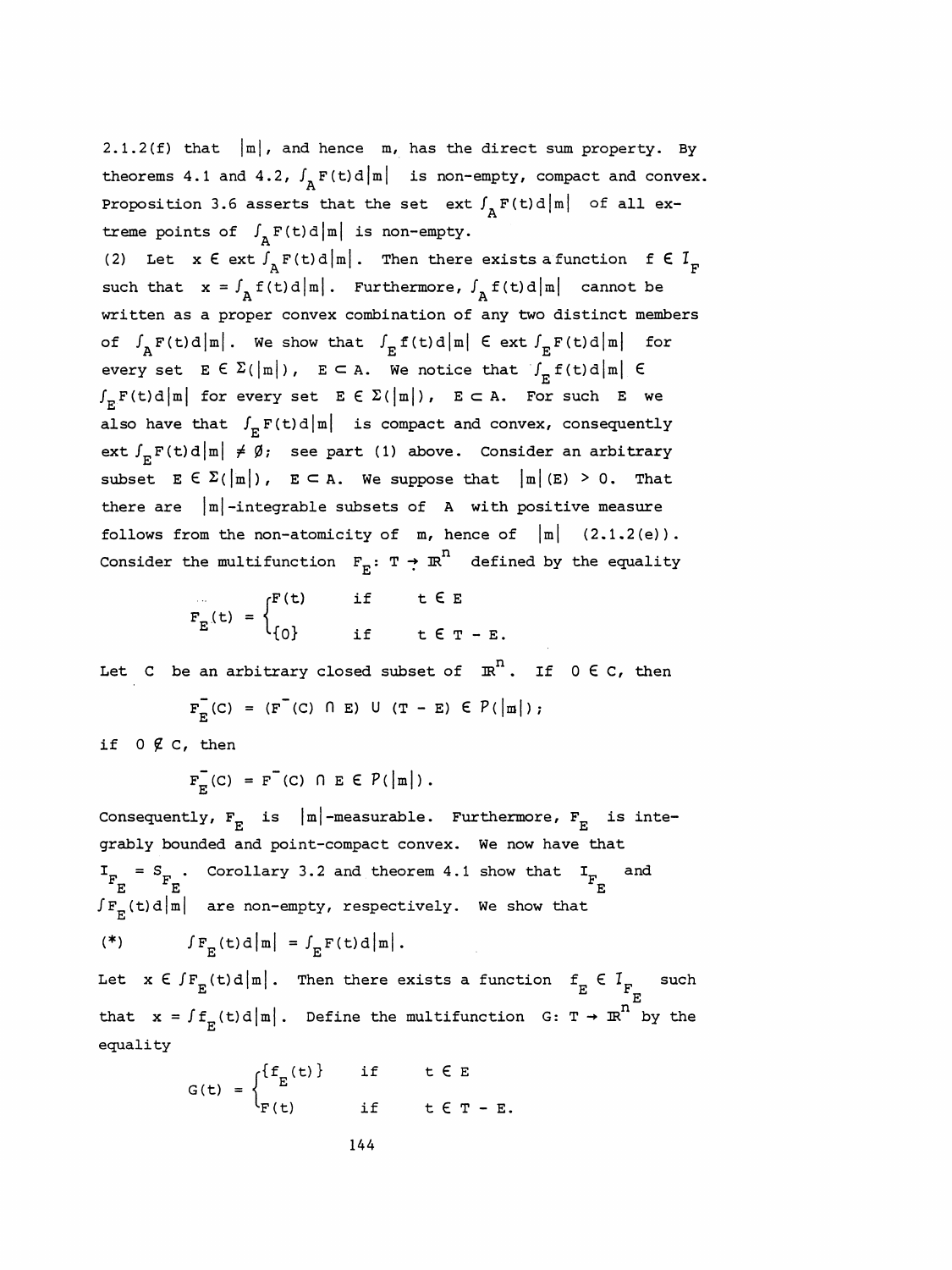Then G is clearly  $\left| \texttt{m} \right|$ -measurable and point-compact. Another application of corollary 3.2 shows that  $G$  has an  $|m|$ -measurable selector  $g: \tau \to \pi^n$ . Then  $g \in S_{\overline{F}} = I_{\overline{F}}$  and by 2.3.1(b),  $g\chi_{\overline{E}}$   $\in$  $\mathcal{L}_{\text{TR}}^1$ n. But, g(t) $\chi_{\text{E}}(t) = f_{\text{E}}(t)$  |m|-a.e. on T. By 2.3.1(c) we now have that

$$
x = \int f_E(t) d\left|m\right| = \int g(t) \chi_E(t) d\left|m\right| = \int_E g(t) d\left|m\right| \left| \int_E F(t) d\left|m\right| \right|.
$$

Conversely, if  $y \in \int_E F(t) d\vert m \vert$ , then there exists a selector f  $\epsilon$  $I_F$  such that  $Y = \int_E \tilde{f}(t) d|m|$ . But  $f \chi_E \in I_{F_{E'}}$ , and so,

$$
y = \int_E f(t) d\mu| = \int f(t) \chi_E(t) d\mu| \in \int F_E(t) d\mu|.
$$

We therefore have that

$$
\int F_{\mathbf{E}}(t) d |\mathbf{m}| = \int_{\mathbf{E}} \mathbf{F}(t) d |\mathbf{m}|.
$$

Suppose now that

$$
\int_E f(t) d\left|\mathbf{m}\right| \not\in \text{ext} \int_E F(t) d\left|\mathbf{m}\right| = \text{ext} \int F_E(t) d\left|\mathbf{m}\right|.
$$

It follows then that there exist two distinct elements  $\int g_{1} (t) d|m|,$  $\int g_2(t) d\vert m \vert$   $\in$   $\int F_E(t) d\vert m \vert$  and an  $\alpha \in (0,1)$ , where  $g_1, g_2 \in I_{F_n}$  E such that

$$
\int_{E} f(t) d\left|\mathbf{m}\right| = \alpha \int g_{1}(t) d\left|\mathbf{m}\right| + (1 - \alpha) \int g_{2}(t) d\left|\mathbf{m}\right|. \qquad (i)
$$

We have that

$$
\begin{aligned} \int g_1(t) d|\mathbf{m}| &= \int_E g_1(t) d|\mathbf{m}| + \int_{T-E} g_1(t) d|\mathbf{m}| \\ &= \int_E g_1(t) d|\mathbf{m}|. \end{aligned} \tag{ii}
$$

Similarly,

$$
\int g_2(t) d\left|\mathbf{m}\right| = \int_E g_2(t) d\left|\mathbf{m}\right|.
$$
 (iii)

Hence ,

 $\int_E g_1(t) d|m| \neq \int_E g_2(t) d|m|.$ 

It follows from (i), (ii) and (iii) that

$$
\int_{E} f(t) d\left|\mathbf{m}\right| = \alpha \int_{E} g_{1}(t) d\left|\mathbf{m}\right| + (1 - \alpha) \int_{E} g_{2}(t) d\left|\mathbf{m}\right|.
$$
 (iv)

Define the functions  $h_i: T \rightarrow \mathbb{R}^n$ , i = 1,2, by

$$
h_{i}(t) = \begin{cases} g_{i}(t) & \text{if } t \in E \\ f(t) & \text{if } t \in T - E; i = 1, 2. \end{cases}
$$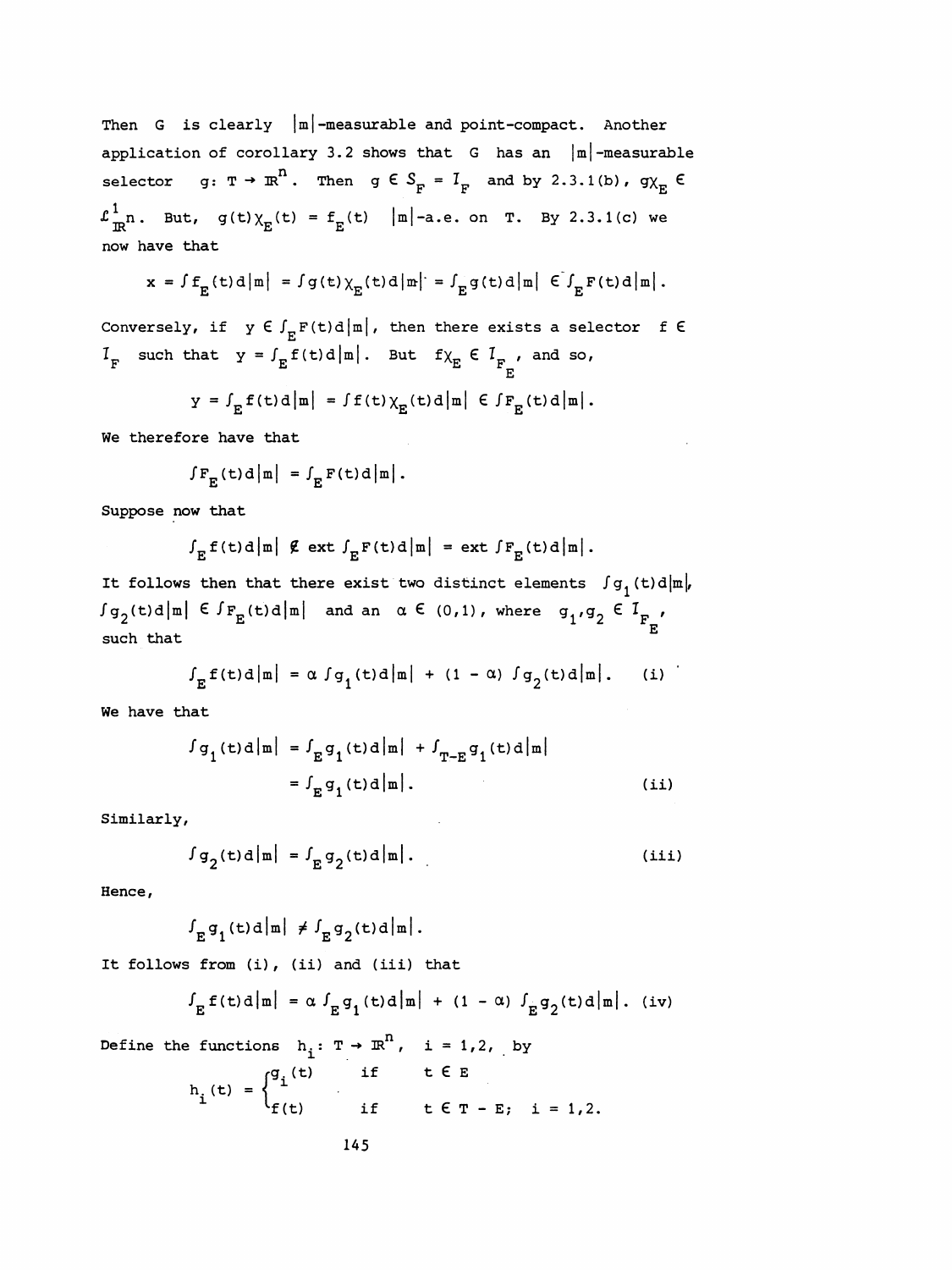The functions  $h_1$  and  $h_2$  are clearly  $|m|$ -measurable and since F is integrably bounded, we also have that  $h_1,h_2\in \mathcal{L}_{\mathbb{R}^n}^1(\vert\mathfrak{m}\vert)$ . Furthermore,  $h_1, h_2 \in I_F$ . We now have that

$$
f_{A}h_{1}(t)d|m| = f_{E}h_{1}(t)d|m| + f_{A-E}h_{1}(t)d|m|
$$
  
=  $f_{E}g_{1}(t)d|m| + f_{A-E}f(t)d|m|$ ,

and similarly,

$$
\int_{A} h_{2}(t) d \, |\, m \, | = \int_{E} g_{2}(t) d \, |\, m \, | + \int_{A-E} f(t) d \, |\, m \, |.
$$

We deduce that

$$
\int_{A} h_{1}(\tau) d\left|\mathbf{m}\right| \neq \int_{A} h_{2}(\tau) d\left|\mathbf{m}\right|.
$$

Thus, by using (iv) , it follows that

$$
J_{A}f(t) d|m| = J_{E}f(t) d|m| + J_{A-E}f(t) d|m|
$$
  
=  $\alpha \int_{E} g_{1}(t) d|m| + \alpha \int_{A-E} f(t) d|m|$   
+  $(1 - \alpha) \int_{E} g_{2}(t) d|m| + (1 - \alpha) \int_{A-E} f(t) d|m|$   
=  $\alpha \int_{A} h_{1}(t) d|m| + (1 - \alpha) \int_{A} h_{2}(t) d|m|.$ 

This shows that

$$
\int_{A} f(t) d\left|\mathbf{m}\right| \not\in \text{ext} \int_{A} F(t) d\left|\mathbf{m}\right|,
$$

which is an absurdity. Consequently,

$$
\int_{E} f(t) d\mu \in ext \int_{E} F(t) d\mu
$$

for every  $E \in \Sigma(|m|)$ ,  $E \subset A$ .

(3) Consider the multifunction  $F_A: T \rightarrow \mathbb{R}^n$  defined by

$$
F_A(t) = \begin{cases} F(t) & \text{if } t \in A \\ \begin{cases} 0 \end{cases} & \text{if } t \in T - A \end{cases}
$$

for  $A \in \Sigma(\left|m\right|)$ . We have that

$$
\int_{A} F(t) d\left|\mathbf{m}\right| = \int F_{A}(t) d\left|\mathbf{m}\right|,
$$

hence that

$$
\text{ext } \int_{A} F(t) d\big|\mathbf{m}\big| = \text{ext } \int F_A(t) d\big|\mathbf{m}\big|.
$$

 By the same procedure used to establish (\*) in part (2) , one can show that  $146$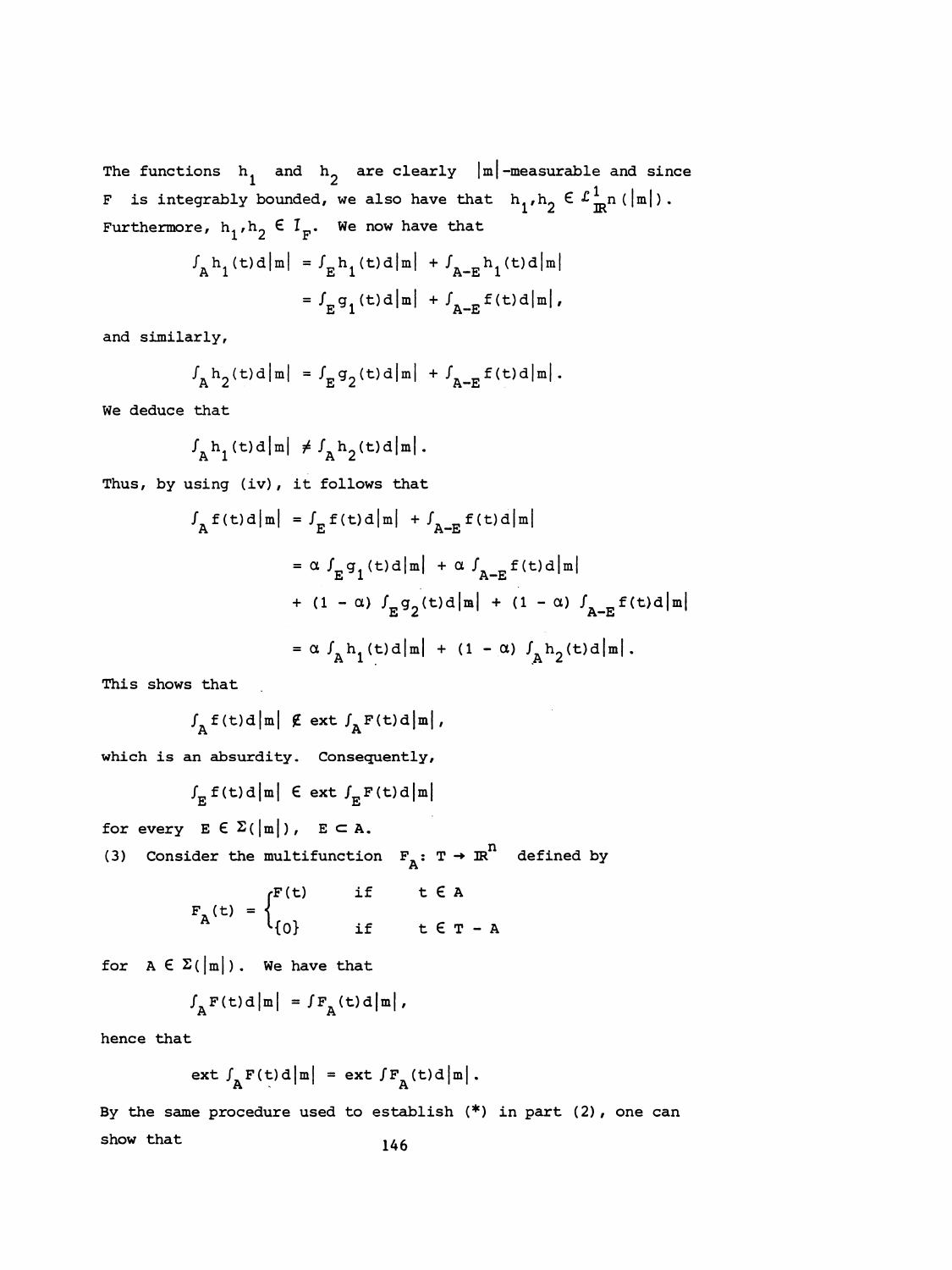$$
\int_{A} (\text{ext } F) (t) d \mid m \mid = \int (\text{ext } F_{A}) (t) d \mid m \mid ;
$$

 the only difference of significance being that we do not apply corollary 3.2 but proposition 3.8 to show that ext F and ext  $F_{n}$ are  $|\mathbf{m}|$ -measurable and proposition 3.7 to show that  $S_{\text{ext } F} \neq \emptyset$ and  $\begin{array}{l} \mathcal{S}_{\tt ext} = \frac{1}{\sqrt{2}} \neq \emptyset. \end{array}$  We now show that

$$
\mathsf{ext}\,\,\mathsf{f}_{\mathsf{A}}\,\mathsf{F}\,(\mathsf{t})\,\mathsf{d}\,\big|\,\mathsf{m}\,\big|\,\subset\mathsf{f}_{\mathsf{A}}\,(\mathsf{ext}\,\,\mathsf{F})\,(\mathsf{t})\,\mathsf{d}\,\big|\,\mathsf{m}\,\big|\,,
$$

or equivalently, that

ext 
$$
\int F_a(t) d\left| \mathbf{m} \right| \subset \int (ext F_a)(t) d\left| \mathbf{m} \right|
$$
.

Suppose that  $x \in \text{ext } f_A F(t) d \mid m \mid - f_A(\text{ext } F) (t) d \mid m \mid$ . Then there exists a function  $f \in I_F$  such that  $x = \int_A f(t) d\mu$ . But then at  $x \in \text{ext } J_A F(t) d|m| - J_A (\text{ext } F) (t) d|m|$ . Then there<br>unction  $f \in I_F$  such that  $x = \int_A f(t) d|m|$ . But then<br> $x = \int f(t) \chi_A(t) d|m| \in \text{ext } \int F_A(t) d|m|$ 

$$
x = \int f(t) \chi_A(t) d\left| m \right| \in \text{ext} \int F_A(t) d\left| m \right|
$$

and

$$
\int f(t) \chi_{\mathbf{A}}(t) d \, |\mathbf{m}| \, |\mathcal{L} \int (\text{ext } \mathbf{F}_{\mathbf{A}}) (t) d \, |\mathbf{m}| \, .
$$

This means that  $f \chi __{A}^{} \not \in \mathcal{I}_{\rm ext}^{}$  , Since ext  $F _{_{\small \rm \! A}}^{}$  is integrably bounded, we have that  $I_{\text{ext } F_A} = S_{\text{ext } F_A}$ . For the same reason,  $I_{F \nightharpoonup A} = S_{F \nightharpoonup A}$ . By proposition 3.7, we have that  $I_{ext F_A} = S_{ext F_A} = ext S_{F_A} = ext I_{F_A}.$  $S_{\text{ext } F_A}$  = ext  $S_{\text{ext } F_A}$  = ext  $I_{\text{ext } F_A}$ It now follows that  $f_{X_A} \notin \text{ext } I_{F_A}$ , and hence,  $\widetilde{f}_{X_A} \notin \text{ext } I_{F_A}$ . Since  $\widetilde{f_{X_A}} \in I_{F_A}$ , we deduce that there exist-two classes-  $\widetilde{\lambda}_1 \cdot \widetilde{\lambda}_2 \in$ and an  $\alpha \in (0,1)$  such that FA

$$
\widetilde{f}\widetilde{\chi}_A = \alpha \widetilde{\ell}_1 + (1 - \alpha)\widetilde{\ell}_2.
$$

This means that

 $f\chi_{\mathbf{A}} = \alpha \ell_1 + (1 - \alpha) \ell_2$ 

where  $\ell_1 \in \widetilde{\ell}_1$  and  $\ell_2 \in \widetilde{\ell}_2$ . Consequently,  $\ell_1$  differs from  $\ell$ on a set of positive  $|m|$ -measure. Since  $\ell_1, \ell_2 \in I_{F_A}$ , it follows that  $f\chi_A = \alpha \ell_1 + (1 - \alpha) \ell_2$ <br>where  $\ell_1 \in \tilde{\ell}_1$  and  $\ell_2 \in \tilde{\ell}_2$ . Consequently,  $\ell_1$  difference are consequently,  $\ell_1$  difference and  $\ell_2 \in \tilde{\ell}_2$ .<br>that of positive  $|\mathbf{m}|$ -measure. Since  $\ell_1, \ell_2 \in I_{\mathbf{F}_A}$ , it follows<br> $\int_{\mathbf{T}-\mathbf{A}} \ell_1(\mathbf{t})d|\mathbf{m}| = 0 = \int_{\mathbf{T}-\mathbf{A}} \ell_2(\mathbf{t})d|\mathbf{m}|.$ <br>luce from [11], p. 188, corollary 2 that there exists a

$$
\int_{\mathbf{T}-\mathbf{A}} \ell_1(t) d |\mathbf{m}| = 0 = \int_{\mathbf{T}-\mathbf{A}} \ell_2(t) d |\mathbf{m}|.
$$

We now deduce from [11], p. 188, corollary 2 that there exists a set  $E_1 \in \Sigma(\vert m \vert)$  where  $E_1 \subset A$  and  $\vert m \vert (E_1) > 0$  such that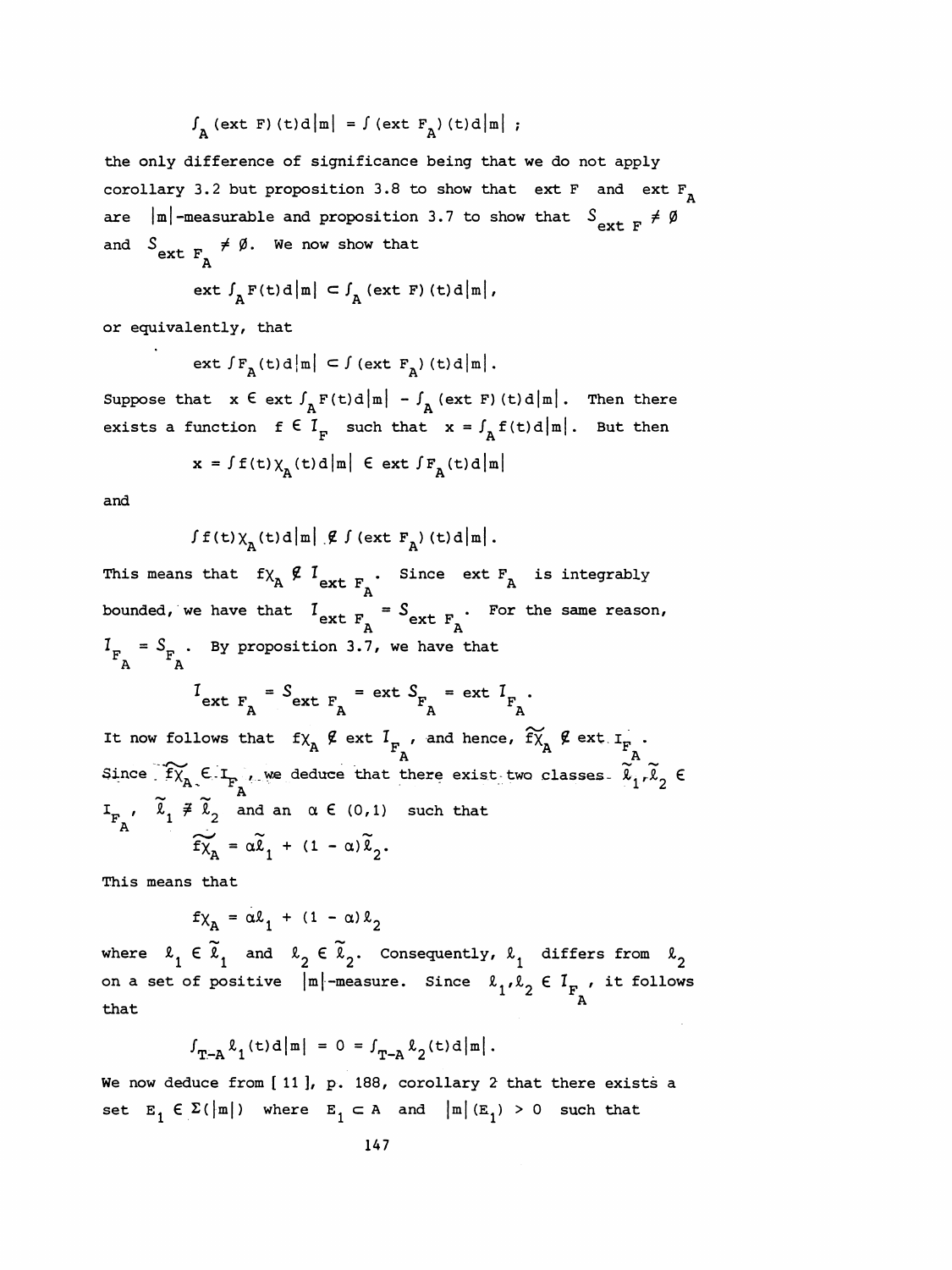$$
\int_{E_1} \ell_1(t) d|n| \neq \int_{E_1} \ell_2(t) d|n|.
$$

We have that  $\begin{array}{cc} \ell_1 \times_{E_1} \ell_2 \times_{E_1} \in I_{F_{E_1}} & \text{where} \quad F_{E_1} : T \rightarrow \mathbb{R}^n \quad \text{is the mul-} \end{array}$ 

tifunction defined in the same fashion as the multifunction  $F_{E}$ in part (2) of the present proof. It follows that

in defined in the same fashion as the multiplication 
$$
F_E
$$
  
\n2) of the present proof. It follows that  
\n
$$
\int f(t) \chi_E(t) d\mu = \int_{E_1} f(t) d\mu = \alpha \int_{E_1} \ell_1(t) d\mu + (1 - \alpha) \int_{E_1} \ell_2(t) d\mu.
$$

Consequently,

$$
\int_{E_1} f(t) d\mu \, d\mu \, d\mu = \text{ext} \int_{E_1} f(t) d\mu.
$$

By what has been achieved in part (2) , we deduce that

$$
x = \int_{A} f(t) d\left|\mathbf{m}\right| \mathcal{L} \text{ ext } \int_{A} F(t) d\left|\mathbf{m}\right|,
$$

which contradicts the fact that  $x \in ext \int_{A} F(t) d |m|$ . Consequently,  $x \in \int_{A} (ext F) (t) d \vert m \vert$ , and so,

$$
\text{ext } \int_{A} F(t) d\big|\big| = \int_{A} (\text{ext } F) (t) d\big|\big|.
$$

(4) By theorem 4.2(1),  $\int_{A}$  (ext F) (t)d |m | is convex. From propo sitions 3.10 and 3.12 and the results obtained above, we now have that  $|\mathbf{m}| \subset \int_{\mathbf{A}} (\text{ext } \mathbf{F}) (\text{t}) d |\mathbf{m}|$ .<br>
),  $\int_{\mathbf{A}} (\text{ext } \mathbf{F}) (\text{t}) d |\mathbf{m}|$  is convex. From propo-<br>
and the results obtained above, we now have<br>  $= \infty$  ext  $\int_{\mathbf{A}} \mathbf{F}(\text{t}) d |\mathbf{m}| \subset \infty$   $\int_{\mathbf{A}} (\text{ext } \mathbf{F}) (\text$ 

$$
f_{A}F(t)d|m| = \cos \omega t \int_{A}F(t)d|m| \le \cos \omega t \int_{A}(\text{ext } F)(t)d|m|
$$

$$
= \int_{A}(\text{ext } F)(t)d|m|.
$$

Since

$$
\int_{\mathbf{A}} (\text{ext } \mathbf{F}) (\text{t}) \, \text{d} \big| \mathbf{m} \big| \, \subset \int_{\mathbf{A}} \mathbf{F} (\text{t}) \, \text{d} \big| \mathbf{m} \big| \, ,
$$

we obtain the desired equality, namely

$$
\int_{A} F(t) d \vert m \vert = \int_{A} (ext F) (t) d \vert m \vert.
$$

4.4 THEOREM ([11], p. 263). If  $m: C \rightarrow V \subset L(U,W)$  has the direct sum property and  $z$  is a norming subspace of  $W^{\bullet}$ , then there exists a function  $U_m$ : T + L(U,Z<sup>-</sup>) having, among others, the fol lowing properties: on T;<br>148

(1)  $||U_m(t)|| = 1$  |m|-a.e. on T; properties:<br> $m(t)$ || = 1 ||m|-a.e. on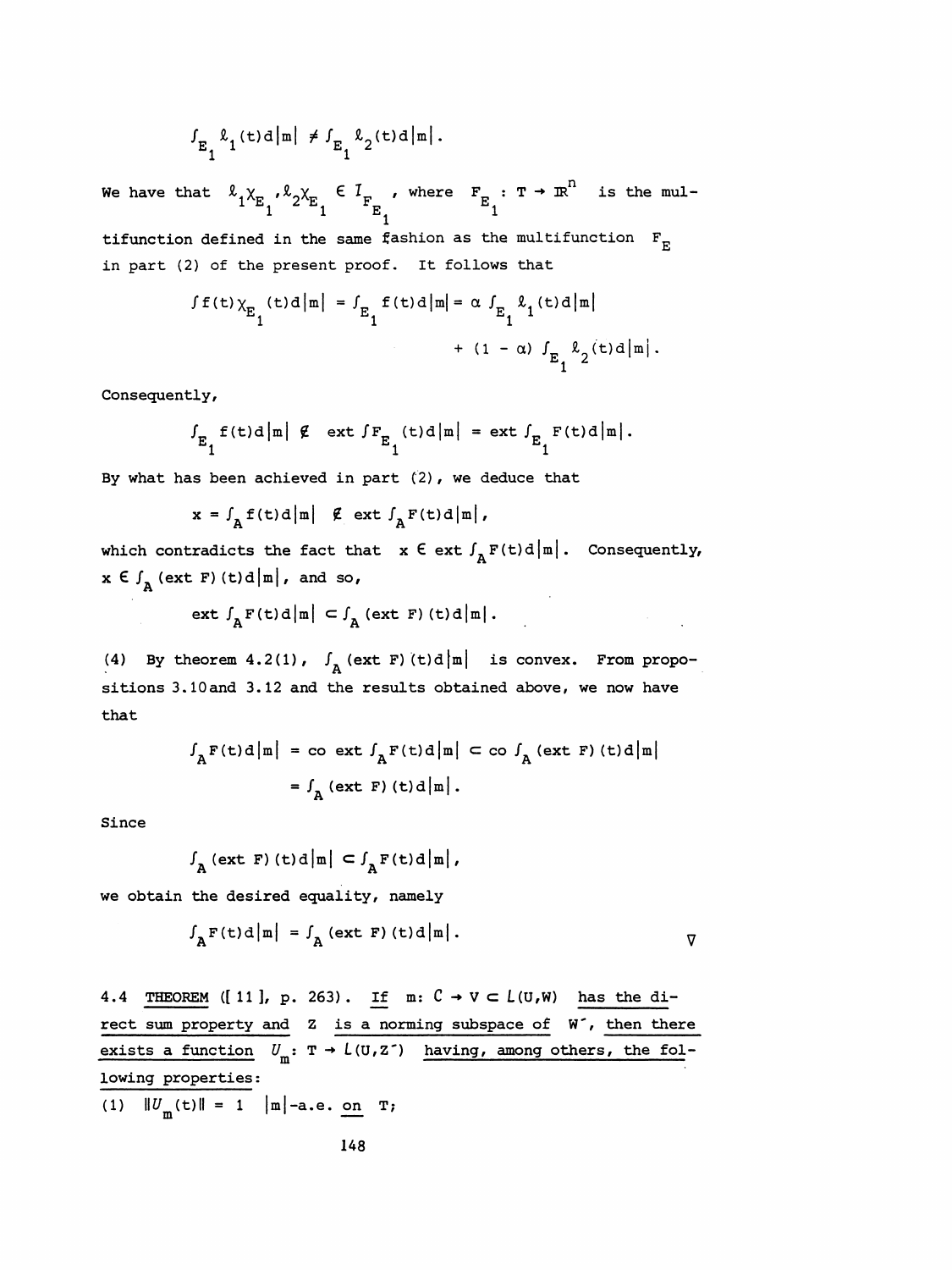(2)  $\langle U_m f, z \rangle$  is  $|m|$ -integrable, and

$$
\langle f f(t) \, dm, z \rangle = \int \langle U_m(t) f(t), z \rangle \, d |m|,
$$

for  $f \in L^1_{H}(m)$  and  $z \in Z$ ;

 $\begin{aligned} \n\mathbf{y}, z > \text{ is } |m|-\text{integrable, and} \\ \n&amplt \int f(t) \, \mathrm{d}\mathbf{m}, z >= \int \n&amplt U_m(t) f(t), z > d|m|, \\ \n\frac{1}{U}(m) \quad &\text{and} \quad z \in \mathbf{Z}; \\ \n\mathbf{n} \text{ choose } U_m(t) \in L(U, W) \quad \text{for every } t \in \mathbf{T} \quad \text{in the case} \\ \n\mathbf{z}^T. \n\end{aligned}$ (3) We can choose  $U_m(t) \in L(U,W)$  for every  $t \in T$  in the case We can choose  $U_m(t) \in L(U,W)$  for every  $t \in T$  in the can<br> $W = 7$ . that  $W = Z^{\prime}$ .

4.5 REMARKS. (a) In the proof of theorem 4.4, the function  $U_m$ is defined in such a way that for every  $u \in U$  and for every z E Z, the function  $\phi_{u,z} : T \to \mathbb{R}$ , defined by  $\phi_{u,z}(t) = \frac{C}{m}(t)u$ ,<br>z >, is locally  $|m|$ -integrable, that is,  $\phi_{u,z} \chi_A$  is  $|m|$ -integrable for every set  $A \in C$ , see [11], p. 163, definition 1. According to 2.3.1(a),  $\phi_{u,z}^{\dagger} \chi_A^{\dagger}$  is then  $|m|$ -measurable for every set A  $\in$  C. By [11], p. 100, corollary,  $\phi_{u,z}\chi_A$  is  $|m|$ -measurable. (b) Suppose now that  $W = Z^2$ . Then, by theorem 4.4(3), we have that  $U_m$ :  $T \rightarrow L(U,W)$ . Definition 2.5.3 and (a) above then show that  $U_m$  is Z-weakly  $|m|$ -measurable. Suppose further that Z<sup>-</sup>, and hence W, is separable. Then  $U_{\text{m}}$  is simply  $|\text{m}|$ -measurable, see [11], p. 105, proposition 22. If now f:  $T \rightarrow U$  is  $|m|$ -measurable, then the function  $g: T \rightarrow Z^* = W$ , defined by  $g(t) =$  $U^{\text{m}}_{\text{m}}(t)f(t)$ , is  $|\text{m}|$ -measurable, see [ 11 ], p. 102, proposition 16. By theorem  $4.4(1)$ , we now have that

$$
||U_{\mathbf{m}}(\mathsf{t}) f(\mathsf{t})|| \le ||U_{\mathbf{m}}(\mathsf{t})||. ||f(\mathsf{t})|| = ||f(\mathsf{t})|| \quad |\mathbf{m}| \text{-a.e. on } \mathsf{T}.
$$

 $||U_m(t) f(t)|| \le ||U_m(t)|| \cdot ||f(t)|| = ||f(t)|| \quad |m| - a.e.$  on T.<br>If  $f \in L_U^1(m)$ , then  $U_m^f \in L_W^1(|m|)$  by 2.3.1(d), (e). Under the<br>conditions sketched above and from theorem 4.4(2) we obtain, for conditions sketched above and from theorem 4.4(2) we obtain, for  $f \in \mathcal{L}^1_{\Pi}(\mathfrak{m})$  and every  $z \in \mathbb{Z}$ , that

$$
\langle f f(t) dm, z \rangle = \int \langle U_m(t) f(t), z \rangle d|m|
$$
  
= 
$$
\langle \int U_m(t) f(t) d|m|, z \rangle.
$$

 The second equality above follows from [11], p. 123, corollary to the proposition 7. We then have that

$$
\int f(t) dm = \int U_m(t) f(t) d |m|.
$$

 4.6 THEOREM. Let T be a countable union of sets of the ring  $C$ , U separable and  $F: T \rightarrow U$  integrably bounded, point-compact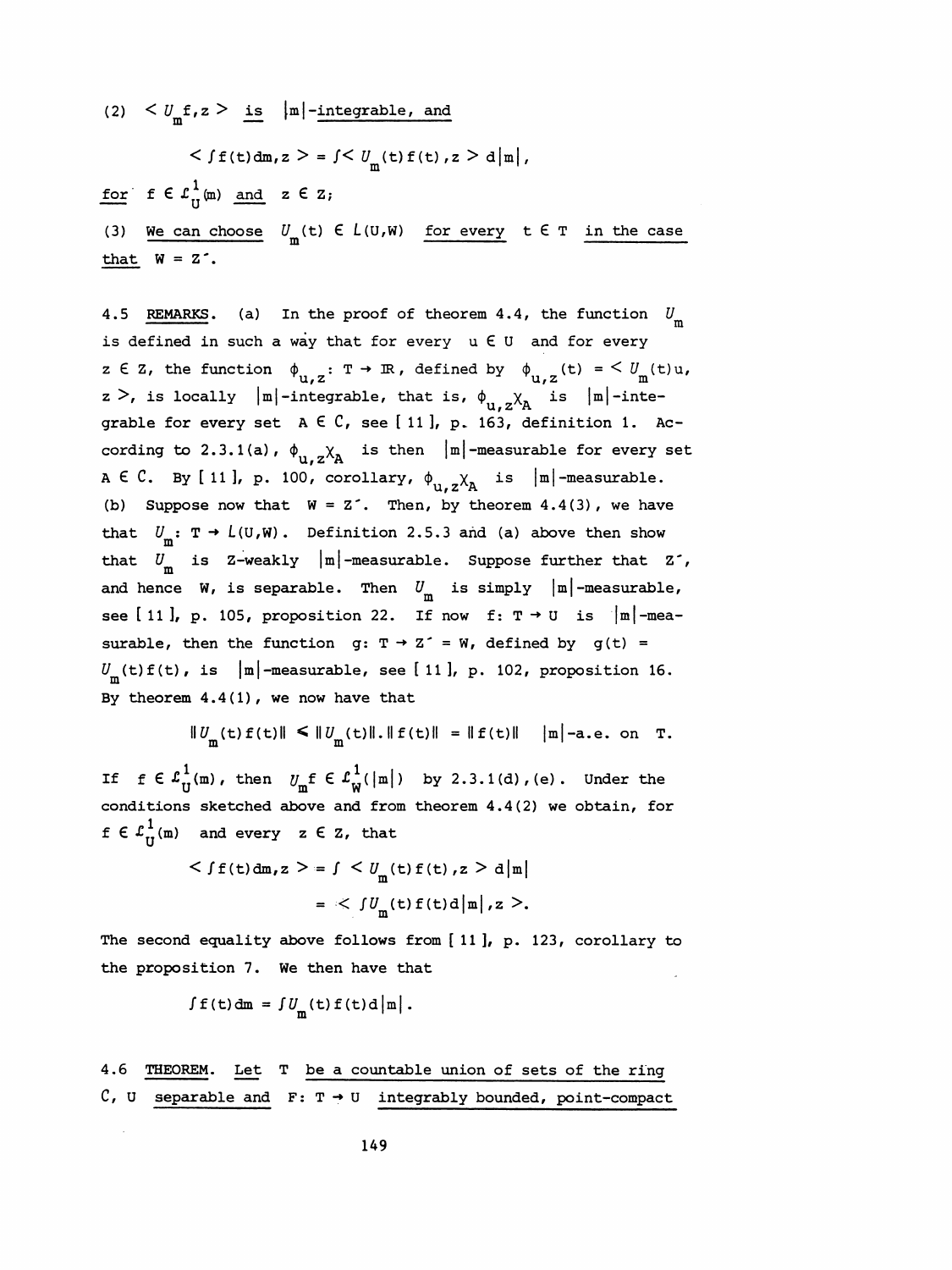and  $|m|$ -measurable. If W is separable,  $W = Z^*$  where Z is a norming subspace of  $W^{\bullet}$ , m:  $C \rightarrow V \subset L(U,W)$  and  $U_m: T \rightarrow L(U,Z^{\bullet}) =$  $L(U,W)$  is the function whose existence is guaranteed by theorem 4.4, then

$$
\int_{A} F(t) dm = \int_{A} U_{m}(t) F(t) d |m|, \quad \underline{\text{for every}} \quad A \in P(|m|).
$$

 PROOF. We observe first that the assumption on T, together with 2.1.2(f) implies that m has the direct sum property. Consequent ly, the function  $U_m: T \to L(U,W)$  satisfying the properties of theorem 4.4 exists. Let  $k \in \mathcal{L}^1_{\mathbb{R}}(|m|)$  be the bounding function. Consider the multifunction  $\mathit{U}_{\overline{m}}\mathbf{F}\colon$  T  $\rightarrow$  W, where

$$
U_{\mathbf{m}}(\mathsf{t})\,\mathsf{F}(\mathsf{t})\;=\;\{U_{\mathbf{m}}(\mathsf{t})\,\mathsf{u}\big|\;\mathsf{u}\;\mathsf{E}\;\mathsf{F}(\mathsf{t})\},\;\text{for every}\;\;\mathsf{t}\;\mathsf{E}\;\mathsf{T}.
$$

It is clear that  $U_m$ F is point-compact and that  $U_m(t)F(t) \neq \emptyset$ for every t  $\epsilon$  T. If for an arbitrary t  $\epsilon$  T,  $w \in U_m(t)F(t)$  then there exists an element  $u \in F(t)$  such that  $w = U_m(t)u$ . Hence,

ts an element 
$$
u \in F(t)
$$
 such that  $w = U_m(t)u$ . Hence,  
\n $||w|| = ||U_m(t)u|| \le ||U_m(t)||$ .  $||u|| = ||u|| \le k(t) |m|$ -a.e. on T.

This shows that  $U_m^F$  is also integrably bounded by k. We now show that  $U_{\text{m}}$ F is  $|\text{m}|$ -measurable. Since U is separable by as sumption, we may apply proposition 3.3 and deduce that there ex ists a countable set  $M = \{f^{\text{}}_i \mid i \in I\}$  of  $|m|$ -measurable selectors of F such that, for every  $t \in T$ ,  $F(t) = \overline{M(t)}$ . Since W is separable and  $W = Z^2$ , we obtain from remark 4.5(b) that every function  $g_i = U_m f_i$  is  $|m|$ -measurable. It follows from the defunction  $g_i = U_m f_i$  is  $|m|$ -measurable. It follows from the de-<br>finition of  $U_m F$  that every such  $g_i$  is an  $|m|$ -measurable selec-<br>tor of  $U_F$  . For every t f  $F$  we have that  $U_f$  (t) $M(f)$   $\overline{U_f(f)M(f)}$ . tor of  $U_{\text{m}}F$ . For every  $t \in T$ , we have that  $U_{\text{m}}(t)M(t) \subset \overline{U_{\text{m}}(t)M(t)}$ .  $g_i = U_m f_i$  is  $|m|$ -measurable. It follows from<br>of  $U_m F$  that every such  $g_i$  is an  $|m|$ -measurabl<br> $W_m F$ . For every  $t \in T$ , we have that  $U_m(t)M(t) \subset \overline{U}_m$ <br>rse inclusion follows from:

The converse inclusion follows from:  
\n
$$
U_{\text{m}}(\text{t})M(\text{t}) \subset U_{\text{m}}(\text{t})F(\text{t}) \Rightarrow \overline{U_{\text{m}}(\text{t})M(\text{t})} \subset \overline{U_{\text{m}}(\text{t})F(\text{t})}
$$
\n
$$
= U_{\text{m}}(\text{t})F(\text{t}) = U_{\text{m}}(\text{t})\overline{M(\text{t})}.
$$

 Combining these two inclusions, we have that the countable set  $M_m = U_m M = \{U_m f_i \mid i \in I\}$  of  $|m|$ -measurable selectors of  $U_m F$ has the property that

$$
\overline{M_{\underline{m}}(t)} = \overline{U_{\underline{m}}(t)M(t)} = U_{\underline{m}}(t)\overline{M(t)} = U_{\underline{m}}F(t), \text{ for every } t \in \mathbb{T}.
$$

 The space W is separable. From the equivalent conditions (1) and (4) of proposition 3.3, applied to  $U_m$ F: T  $\rightarrow$  W, we see that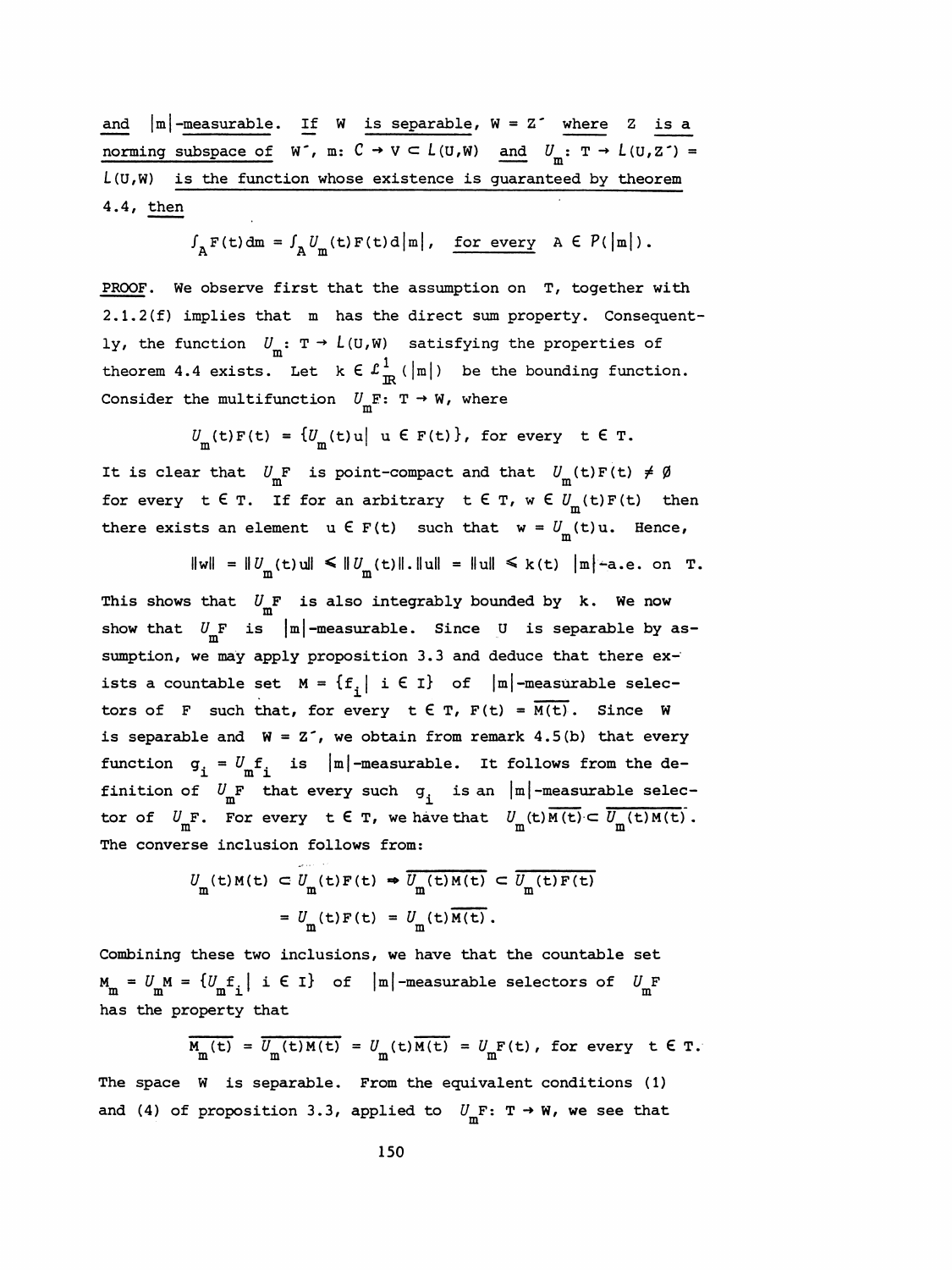$U_{\text{m}}$  is  $|\text{m}|$ -measurable. Let f  $\in S_{\text{F}}$ . Then  $U_{\text{m}}$  is  $|\text{m}|$ -measurable by remark 4.5(b) and so  $U_{\text{m}}$ f E $S_{U_{\text{m}}\text{F}}$ . Conversely, let g E  $U_{\rm m}$ F is  $|m|$ -measurable. Let  $f \in S_{\rm F}$ . Then  $U_{\rm m}$ f is  $|m|$ -mearable by remark 4.5(b) and so  $U_{\rm m}$ f  $\in S_{U_{\rm m}F}$ . Conversely, let g<br> $S_{U_{\rm m}F}$ . We show that there exists a function  $h \in S_{\rm F}$  such that m  $\mathsf{g}\left( \mathsf{t}\right)$  =  $\mathsf{U}_{_{\mathsf{m}}}\left( \mathsf{t}\right)$ h(t) |m|-a.e. on T. Define the multifun G:  $T \rightarrow U$  by the equality

$$
G(t) = \{ u \in F(t) \mid U_m(t)u = g(t) \}, \text{ for every } t \in T.
$$

Then G is point-closed. In order to show that G is  $|m|$ -measurable, consider the function  $k: T \times U \rightarrow W$  defined by  $k(t, u) =$  $U_{\rm m}(t)u$ , for every (t,u)  $\epsilon \in \mathcal{T} \times U$ . For every  $t \in \mathcal{T}$ , the function  $k(t,\cdot)$  =  $U_{\textrm{m}}(t)$  ( $\cdot$ ): U  $\rightarrow$  W  $\,$  is continuous on  $\,$  U. By remark  $4.5(\textrm{b})$  , the function  $U_m$  is simply  $|m|$ -measurable. Consequently, for every  $u \in U$ , the function  $k(\cdot, u) = U_m(\cdot)u: T \rightarrow W$  is  $|m|$ -measurable. Since  $U$  and  $W$  are both separable, we may apply  $[7]$ , p. 97, lemma 3.1 and its corollary to the function k and deduce that k is  $T(P(\vert m\vert) \times B_{\tau})$ -measurable. Since g: T  $\rightarrow$  W is also  $|\mathbf{m}|$ -measurable, we have that the set

$$
\{(t, u) \in T \times U \mid k(t, u) = g(t)\} = \{(t, u) \in T \times U \mid U_m(t)u = g(t)\}
$$

is  $T(P(\vert m\vert) \times B_{U})$ -measurable. Proposition 3.3 asserts that  $G(F) \in T(P(\left|\mathbf{m}\right|) \times B_{\mathbf{m}})$ , and so,

$$
G(G) = G(F) \cap \{(t, u) \in T \times U \mid U_m(t)u = g(t)\}
$$
  

$$
\in T(P(|m|) \times B_U).
$$

Proposition 3.3 asserts that  $G$  is  $|m|$ -measurable and corollary 3.2 in turn that G has an  $|m|$ -measurable selector h, say. Since h(t)  $\in G(t)$  |m|-a.e., it follows that h(t)  $\in F(t)$  |m|-3.2 in turn that G has an  $|m|$ -measurable selector h, say.<br>
Since h(t)  $\in G(t)$   $|m|$ -a.e., it follows that h(t)  $\in F(t)$   $|m|$ -<br>
a.e. and so  $U_m(t)h(t) = g(t)$   $|m|$ -a.e. Since F and  $U_mF$  are<br>
both integrably bounded, we have tha  $F = I_F$  and  $S_{U_{\text{m}}F} = I_{U_{\text{m}}F}$ We show that  $\int F(t) dm = \int U_m(t) F(t) d|m|$ . Let  $x \in \int F(t) dm$ . There exists a function  $f \in I_F$  such that  $x = \int f(t) dm = \int U_m(t) f(t) d|m|$ We show that  $\int F(t) dm = \int U_m(t) F(t) d |m|$ . Let  $x \in \int F(t) dm$ . There<br>exists a function  $f \in I_r$  such that  $x = \int f(t) dm = \int U_m(t) f(t) d |m|$ <br> $f \in J_u$ . Converexists a function  $f \in I_F$  such that  $x = \int f(t) dm = \int U_m(t) f(t) d|m|$ <br> $\in \int U_m(t) F(t) d|m|$  by remark 4.5(b) and since  $U_m f \in I_{U_{m}}$ . Conver- $\text{if } U_{\text{m}}(\text{t}) = \int_{\text{m}}^{\text{m}} \text{(t)} \text{F}(\text{t}) d\text{m}$  by remark 4.5(b) and since  $U_{\text{m}} \text{F} \in I_{U_{\text{m}} \text{F}}$ . Conversely, if  $y \in \int U_m(t) F(t) d\vert m\vert$  then there exists a function g  $\epsilon$  $U_{\rm F}$  such that  $\gamma$  -  $\gamma$  g(t)d|m|. By what has been shown m  $I_{U_{\text{m}}^{\text{F}}}$  such that  $y = \int g(t) d|\text{m}|$ . By what has been shown above,<br>there exists a function  $h \in I_{\text{F}}$  such that  $U_{\text{m}}(t)h(t) = g(t) |\text{m}|-151$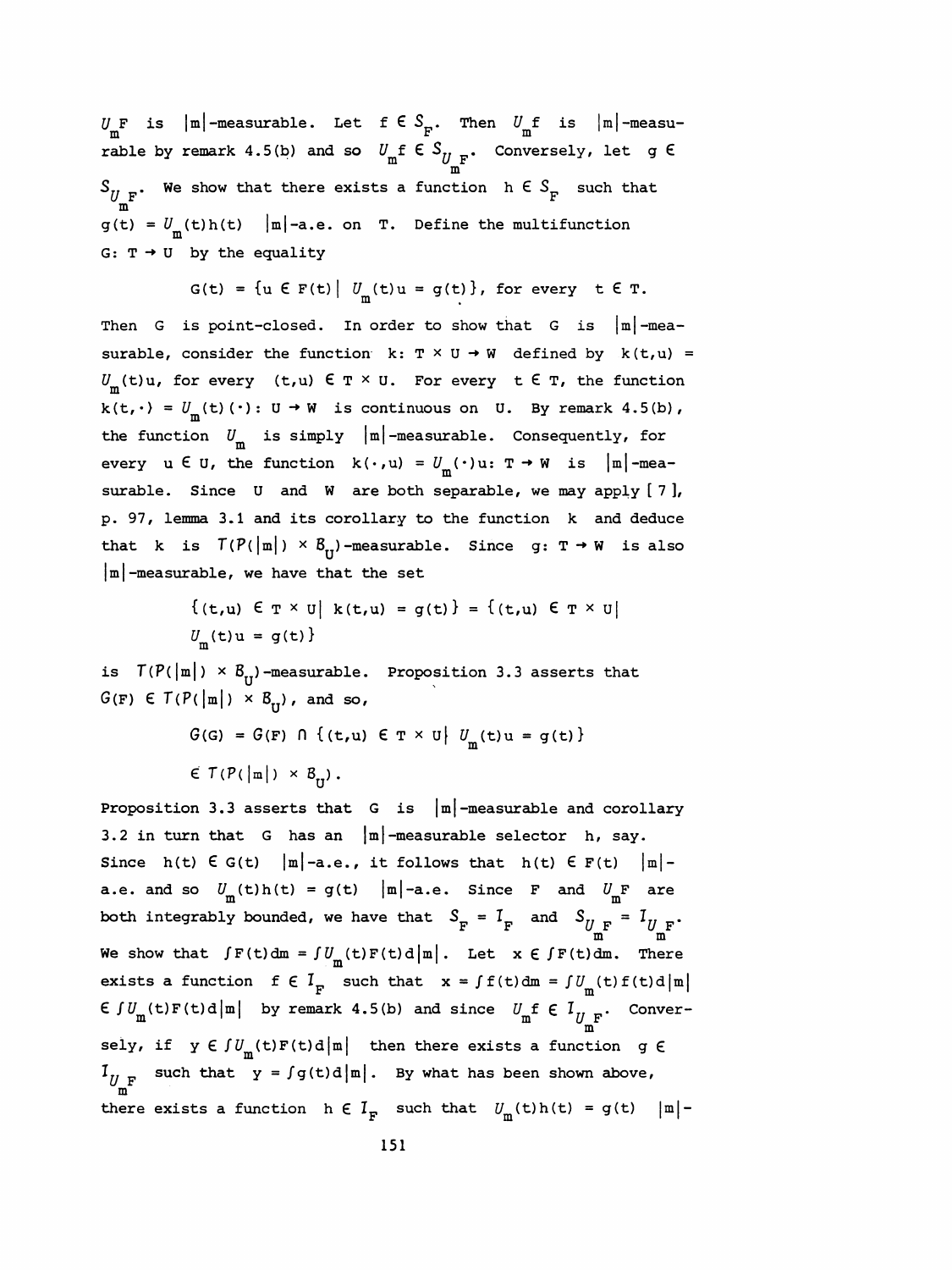a.e. From 2.3.1(c) and remark 4.5(b) we have that  $y = \int g(t) d\vert m \vert =$  $\int U_m(t)h(t)d|m| = \int h(t)dm \in \int F(t)dm$ . This shows that

$$
\int F(t) dm = \int U_m(t) F(t) d |m|.
$$

Let A be an arbitrary set in  $P(|m|)$  and define  $F_A: T \rightarrow U$  by

$$
F_A(t) = \begin{cases} F(t) & \text{if } t \in A \\ \{0\} & \text{if } t \in T - A. \end{cases}
$$

Then

$$
U_{\mathbf{m}}(\mathbf{t})\mathbf{F}_{\mathbf{A}}(\mathbf{t}) = \begin{cases} U_{\mathbf{m}}(\mathbf{t})\mathbf{F}(\mathbf{t}) & \text{if } \mathbf{t} \in \mathbf{A} \\ 0 & \text{if } \mathbf{t} \in \mathbf{T} - \mathbf{A}. \end{cases}
$$

Now,  $F_A$  is integrably bounded, point-compact and  $F_A(t) \neq \emptyset$  for a.e. From 2.3.1(c) and remark 4.5(b) we have that  $y = fg(t) d\vert n \vert = \frac{fU_m(t)t(t) d\vert n - f(t) dm}{\epsilon f(t) dm} = \frac{fF(t) dm}{\epsilon f(t) dm}$ . This shows that<br>  $f(t) dm = fU_m(t)F(t) d\vert n \vert$ .<br>
Let  $\lambda$  be an arbitrary set in  $P(|n|)$  and define  $F_A: T \to 0$  by<br>  $F_A(t$ every t  $\epsilon$  T. Also,  $F_A$  is  $|m|$ -measurable, as shown in the proof of theorem 4.3. We may repeat the above procedure to show that

$$
\int F_{\mathbf{A}}(t) dm = \int U_{\mathbf{m}}(t) F_{\mathbf{A}}(t) d \left| \mathbf{m} \right|.
$$

As established in the proof of theorem  $4.3$ , we have the equalities

$$
\int_{A} F(t) dm = \int F_{A}(t) dm \quad \text{and}
$$
  

$$
\int_{A} U_{m}(t) F(t) d|m| = \int U_{m}(t) F_{A}(t) d|m|.
$$

We conclude that

$$
f_{\mathbf{A}}\mathbf{F}(\mathbf{t})\,\mathrm{d}\mathbf{m} = f_{\mathbf{A}}U_{\mathbf{m}}(\mathbf{t})\mathbf{F}(\mathbf{t})\,\mathrm{d}\,\big|\,\mathbf{m}\big|
$$

and this completes the proof.  $\nabla$ 

We now extend theorem 4.3 to the case that the integration is performed with respect to the vector measure m.

Suppose that  $U = \mathbb{R}^{\mathbb{N}}$ ,  $V = \mathbb{R}^{\mathbb{P}}$ ,  $W = \mathbb{R}^{\mathbb{N}\mathbb{P}}$ ,  $f \in \mathcal{L}^{\perp}$   $\underset{\mathbb{N}}{\mathbb{N}}$  and We now extend theorem 4.3 to the case that the integration is per-<br>formed with respect to the vector measure m.<br>Suppose that  $U = \mathbb{R}^n$ ,  $V = \mathbb{R}^p$ ,  $W = \mathbb{R}^{np}$ ,  $f \in L^1_{\mathbb{R}^n}$  (m) and<br>m:  $C \to \mathbb{R}^p$ . We write at  $U = \mathbb{R}^n$ ,  $V = \mathbb{R}^p$ ,  $W = \mathbb{R}^{np}$ ,  $f \in L^1_{\mathbb{R}^n}$  and<br>
. We write<br>  $\int f(t) dm = (\int f(t) dm_1, \int f(t) dm_2, \ldots, \int f(t) dm_p) \in \mathbb{R}^{np}$ ,

We write 
$$
f f(t) dm = (f f(t) dm_1, f f(t) dm_2, ..., f f(t) dm_p) \in \mathbb{R}^{np},
$$

 $\int f(t) dm = (\int f(t) dm_1, \int f(t) dm_2, \ldots, \int f(t) dm_p) \in \mathbb{R}^{np}$ ,<br>where  $m = (m_1, m_2, \ldots, m_p)$ . We have that dim  $L(\mathbb{R}^n, \mathbb{R}^{np}) = n^2p$ .<br>We may consider  $\mathbb{R}^p \subset L(\mathbb{R}^n, \mathbb{R}^{np})$  and the natural bilinear trans-F(t)dm =  $(f(t)dm_1 f(t)dm_2 f \ldots f(f(t)dm_p) \in \mathbb{R}^2$ ,<br>where  $m = (m_1, m_2, \ldots, m_p)$ . We have that  $dim L(\mathbb{R}^n, \mathbb{R}^{np}) = n^2p$ .<br>We may consider  $\mathbb{R}^p \subset L(\mathbb{R}^n, \mathbb{R}^{np})$  and the natural bilinear trans-<br>formation  $B: \mathbb{R}^n \times \math$ where  $m = (m_1, m_2, \ldots, m_p)$ . We have that dim  $L(\mathbb{R}^n, \mathbb{R}^{np}) = n^2 p$ .<br>We may consider  $\mathbb{R}^P \subset L(\mathbb{R}^n, \mathbb{R}^{np})$  and the natural bilinear trans-<br>formation B:  $\mathbb{R}^n \times \mathbb{R}^P \to \mathbb{R}^{np}$ , where  $B(u,v) = v(u)$ ,  $u \in$ We may consider  $\mathbb{R}^P \subset L(\mathbb{R}^n, \mathbb{R}^{np})$  and the natural bilinear trans-<br>formation B:  $\mathbb{R}^n \times \mathbb{R}^P \to \mathbb{R}^{np}$ , where  $B(u,v) = v(u)$ ,  $u \in \mathbb{R}^n$ ,<br> $v \in \mathbb{R}^P \subset L(\mathbb{R}^n, \mathbb{R}^{np})$ . We shall follow this line the theorem below. .  $1!$ 

$$
52\phantom{.0}
$$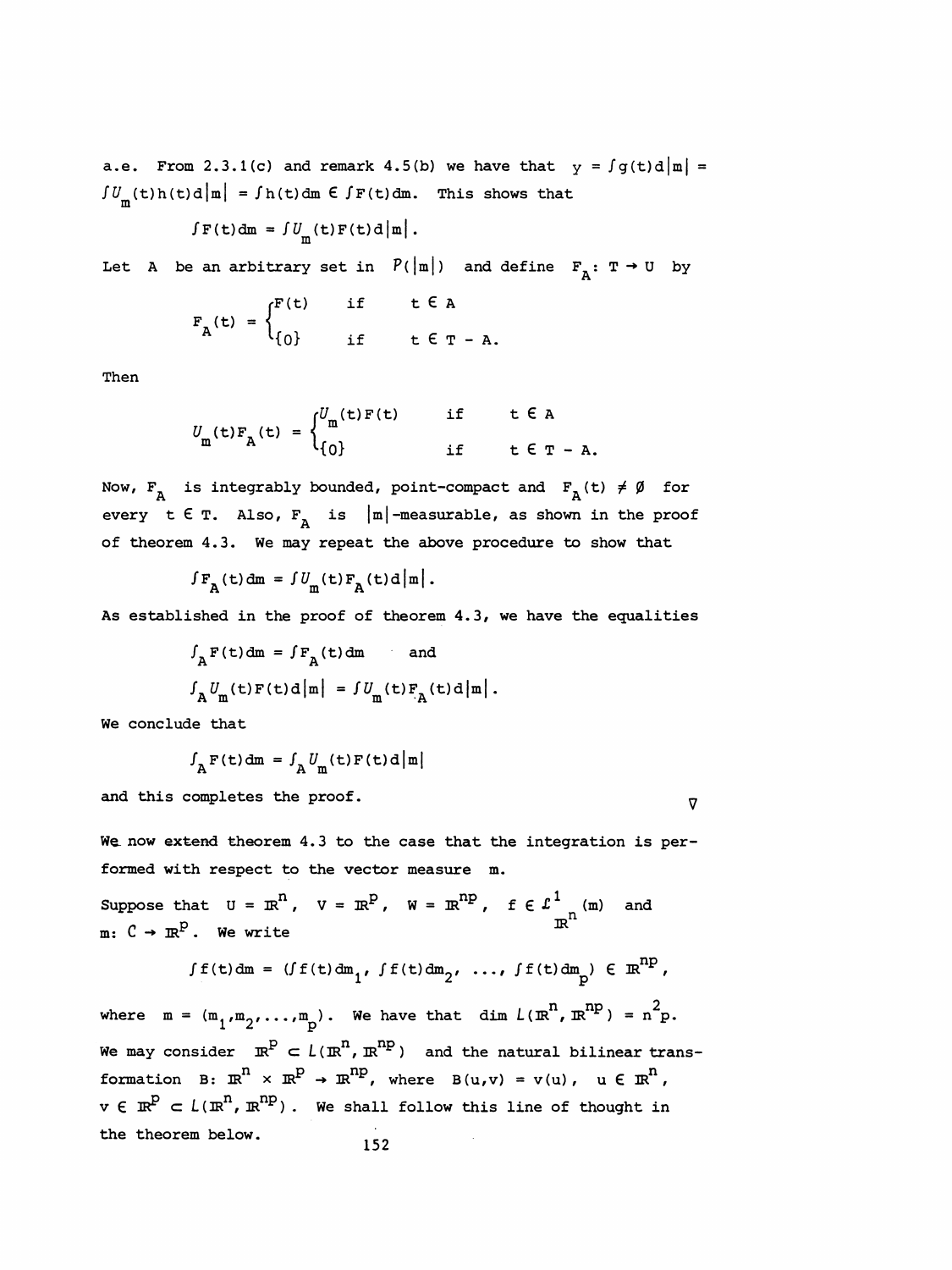4.7 THEOREM. Let T be a countable union of sets of the ring C, F: T  $\rightarrow \mathbb{R}^n$  integrably bounded, point-compact convex and  $|\mathbb{m}|$ measurable and let  $m: \Sigma(\vert m \vert) \rightarrow \pi^p$  be non-atomic. Then

 $\int_{\Delta} F(t) dm = \int_{\Delta} (ext F)(t) dm$ , for every  $A \in \Sigma(|m|)$ .

**PROOF.** (1) Put  $Z = \mathbb{R}^{np}$ ; hence Z is a norming subspace of  $\overline{(\mathbb{R}^{\text{np}})}$  \* =  $\mathbb{R}^{\text{np}}$ . Consider  $\mathbb{R}^{\text{p}} \subset L (\mathbb{R}^{\text{n}}, \mathbb{R}^{\text{np}})$ ; hence m:  $\Sigma(|m|) \rightarrow$  $\mathbb{R}^p \subset L(\mathbb{R}^n, \mathbb{R}^{np})$ . It is clear that m has the direct sum pro perty. Since all the conditions of theorem 4.4 are satisfied, there exists a function  $U_m$ : T  $\rightarrow$   $L(\mathbb{R}^n, z^-) = L(\mathbb{R}^n, \mathbb{R}^{np})$  having all the properties mentioned in that theorem as well as in remarks 4.5. As was seen in the proof of theorem 4.6, the multifunction  $U_m$ F: T  $\rightarrow \mathbb{R}^{np}$  is integrably bounded, point-compact,  $|\mathbb{m}|$  -measurable and  $U_{\text{m}}(t) F(t) \neq \emptyset$  for every  $t \in T$ . It also follows that  $U_m$ F is point-convex, since F has this property. We now apply theorem 4.3 to  $U_{\text{m}}$ F and we obtain

$$
\int_{\mathbf{A}} U_{\mathbf{m}}(\mathbf{t}) \mathbf{F}(\mathbf{t}) \mathbf{d} |\mathbf{m}| = \int_{\mathbf{A}} (\text{ext } U_{\mathbf{m}} \mathbf{F}) (\mathbf{t}) \mathbf{d} |\mathbf{m}|,
$$
  
for every  $\mathbf{A} \in \Sigma(|\mathbf{m}|)$ .

 This equality combined with the equality obtained in theorem 4.6 shows that

$$
\int_{\mathbf{A}} \mathbf{F}(t) dm = \int_{\mathbf{A}} U_{m}(t) \mathbf{F}(t) d|m| = \int_{\mathbf{A}} (\text{ext } U_{m} \mathbf{F}) (t) d|m|,
$$
  
where  $\mathbf{A} \in \Sigma(|m|)$ .

where  $A \in \Sigma(\vert m \vert)$ .<br>(2) In order to show that  $\int_A F(t) dm \subset \int_A (\text{ext } F) (t) dm$  for an ar-<br>pitrary  $A \in \Sigma(\vert m \vert)$ , it suffices to show that  $\int_A (\text{ext } U \cdot F) (t) dm$ (2) In order to show that  $\int_{A} F(t) dm \subset \int_{A} (ext F) (t) dm$  for an ar-<br>bitrary  $A \in \Sigma(|m|)$ , it suffices to show that  $\int_{A} (ext U_mF) (t) d|m|$ <br> $\subset \int_{A} (ext F) (t) dm$  for such A. We may suppose that  $|m|(A) > 0$ . (2) In order to show that  $J_A F(t) d m \subset J_A (ext F) (t) d m$  for an ar-<br>bitrary  $A \in \Sigma(|m|)$ , it suffices to show that  $J_A (ext U_m F) (t) d |m|$ <br> $\subset J_A (ext F) (t) d m$  for such A. We may suppose that  $|m|(A) > 0$ .<br>Now,  $I = S \neq \emptyset$  and  $I = S \neq \emptyset$  by th Now,  $I_{ext}$   $_F = S_{ext}$   $_F \neq \emptyset$  and  $I_{ext}$   $U_{\text{RF}}$  =  $S_{ext}$   $U_{\text{RF}}$   $\neq \emptyset$  by the Now,  $I_{ext F} = S_{ext F} \neq \emptyset$  and  $I_{ext U_{m}F} = S_{ext U_{m}F} \neq \emptyset$  by the<br>integrably boundedness of ext F and ext  $U_{m}F$ , respectively, and<br>by proposition 3.7. by proposition 3.7. (3) Let f  $\in I_{ext}$   $U_F$ . We show that there exists a function h  $\epsilon$ 

 m  $I_{\text{ext F}}$  such that  $U_m(t)h(t) = f(t) |m|$ -a.e. on T. Now, f  $\epsilon$ ext F and  $I_{\text{ext}}$  implies that f(t)  $\epsilon$  (ext  $U_m F$ ) (t) for every  $t \epsilon T - N$ , where  $N \subset T$  and  $|m| (N) = 0$ . This means that  $\{f(t)\}\)$  is a closed extreme subset of  $U_{\text{m}}(\texttt{t})\texttt{F}(\texttt{t})$  for  $\texttt{t} \in \texttt{T}$  - N. Define the multifunction  $G: T \rightarrow \mathbb{R}^n$  by the equality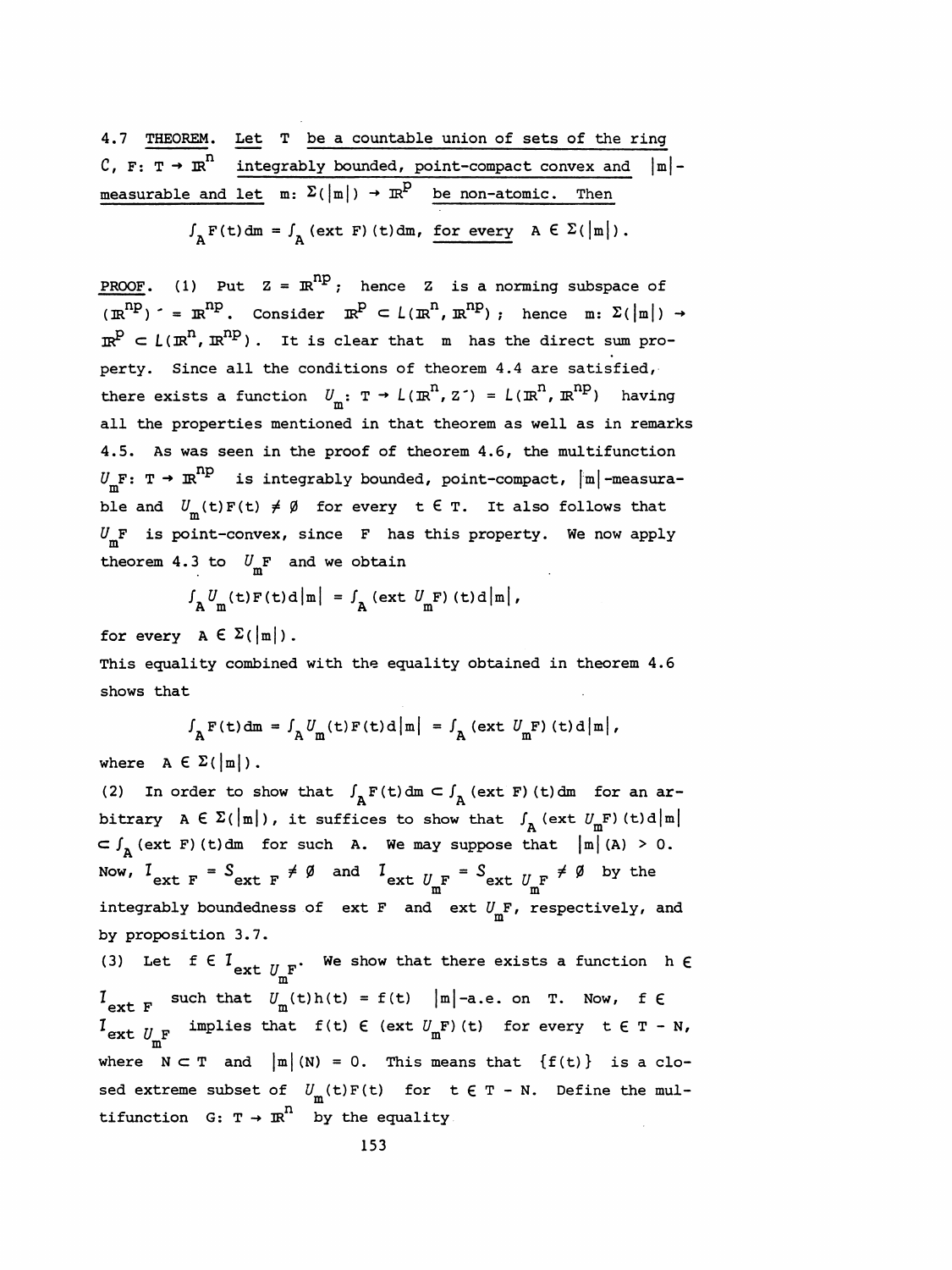$$
G(t) = \{u \in F(t) \mid U_m(t)u = f(t)\}, \text{ for every } t \in T.
$$

It is clear that G is point-closed. For every  $t \in T - N$  we have that  $G(t) \neq \emptyset$ ,  $G(t)$  is an extreme subset of  $F(t)$  by proposition 3.11 and  $G(t)$   $\bigcap$  (ext F) (t)  $\neq$   $\emptyset$  by proposition 3.12. To see that  $G(G) \in T(P(\vert \mathfrak{m} \vert) \times B_{\mathbb{R}^n})$ , we refer to the proof of theorem 4.6 and the definition of the multifunction G in that theorem. Proposition 3.8 asserts that  $G(\text{ext } F) \in T(P(\vert m\vert) \times B_{\text{min}})$ . Consider the multifunction  $H: T \rightarrow \mathbb{R}^n$ , defined by the equality

$$
H(t) = G(t) \cap (\text{ext } F)(t), \text{ for every } t \in T.
$$

Then,

$$
G(H) = G(G) \cap G(\text{ext } F) \in T(P(|m|) \times B_{\mathbb{R}^n})
$$

by proposition 3.9. Also,  $H(t) \neq \emptyset$  for every  $t \in T - N$ . Put  $T_f = T - N$  and  $H_1 = H|T_1$ . Consider the  $\sigma$ -algebra  $P(T_1,|m|)$  of

all 
$$
|\mathbf{m}|
$$
-measurable subsets of  $\mathbf{T}_1$ . We now have that  

$$
G(\mathbf{H}_1) \in T(P(\mathbf{T}_1, |\mathbf{m}|) \times B_{\mathbf{R}^n}) \subset T(P(|\mathbf{m}|) \times B_{\mathbf{R}^n}).
$$

If  $I = T - N$  and  $H_1 = H/T_1$ . Consider the O-algebra  $P(T_1, |m|)$  or<br>all  $|m|$ -measurable subsets of  $T_1$ . We now have that<br> $G(H_1) \in T(P(T_1, |m|) \times B_{\mathbb{R}^n}) \subset T(P(|m|) \times B_{\mathbb{R}^n})$ .<br>It is clear that  $H_1(t) \neq \emptyset$  for every  $t \in T$  $G(H_1) \in T(P(T_1, |m|) \times B_{\mathbb{R}^n}) \subset T(P(|m|) \times B_{\mathbb{R}^n}).$ <br>It is clear that  $H_1(t) \neq \emptyset$  for every  $t \in T_1$  and that the mea-<br>sure space  $(T_1, P(T_1, |m|), |m|*)$  is  $\sigma$ -finite and complete. An<br>application of proposition 3.4 leads all  $|\mathbb{m}|$ -measurable subsets of  $T_1$ . We now have that<br>  $G(H_1) \in T(P(T_1,|\mathbb{m}|) \times B_{\mathbb{R}^n}) \subset T(P(|\mathbb{m}|) \times B_{\mathbb{R}^n})$ .<br>
It is clear that  $H_1(t) \neq \emptyset$  for every  $t \in T_1$  and that the mea-<br>
sure space  $(T_1, P(T_1,|\mathbb{m}|), |\$ It is clear that  $H_1(t) \neq \emptyset$  for every  $t \in T_1$  and that the mea-<br>sure space  $(T_1, P(T_1, |\mathbf{m}|), |\mathbf{m}|^*)$  is  $\sigma$ -finite and complete. An<br>application of proposition 3.4 leads to the existence of a  $P(T_1, |\mathbf{m}|)$ -measurabl application of proposition 3.4 leads to the existence of a  $P(T_1, |m|)$ -measurable function  $h_1: T_1 \rightarrow \mathbb{R}^n$  such that  $h_1(t) \in H_1(t)$ <br>for every  $t \in T_1$ . Let  $x_0$  be an arbitrary element of  $\mathbb{R}^n$  and<br>define the fu sure space  $(T_1, P(T_1, |\mathbf{m}|), |\mathbf{m}|^*)$  is  $\sigma$ -finite and complete. An<br>application of proposition 3.4 leads to the existence of a  $P(T_1, |\mathbf{m}|)$ -measurable function  $h_1: T_1 \rightarrow \mathbb{R}^n$  such that  $h_1(t) \in H_1(t)$ <br>for every  $t$ 

$$
h(t) = \begin{cases} h_1(t) & \text{if } t \in T_1 \\ x_0 & \text{if } t \in N. \end{cases}
$$

Then h(t)  $\epsilon$  H(t) for every  $\epsilon \epsilon$   $\tau_i$  and h is clearly  $|m|$  measurable. It follows that  $h \in S_{ext F} = I_{ext F}$  and that  $U_m(t)h(t) = f(t) |m|$ -a.e. on T.<br>(4) Surveys you that  $u \in \int_{t}^{t} (v(t)h(t)) du dt$  when there  $U_m(t)h(t) = f(t) \quad |m|$ -a.e. on T. Then  $h(t) \in H(t)$  for every  $t \in T_1$  and  $h$  is clearly  $|m|$ -<br>neasurable. It follows that  $h \in S_{ext F} = I_{ext F}$  and that<br> $J_m(t)h(t) = f(t) |m|$ -a.e. on  $T$ .<br>(4) Suppose now that  $x \in \int_A (\text{ext } U_mF)(t) d|m|$ . Then there exists<br>a function  $f \$ 

(4) Suppose now that  $x \in \int_A (\text{ext } U_{\text{m}}^F) (t) d \mid \text{m} \mid$ . Then there exists<br>a function  $f \in \int_{\text{ext } U_{\text{m}}^F}$  such that  $x = \int_A f(t) d \mid \text{m} \mid$ . By what has m been shown in part (3) above, there exists a function  $h \in I_{ext F}$ such that  $U_m(t)h(t) = f(t)$  |m|-a.e. on T. Consequently,

$$
x = f_{A} f(t) d |m| = f_{A} U_{m}(t) h(t) d |m|
$$

$$
= f U_{m}(t) h(t) \chi_{A}(t) d |m|
$$

$$
154
$$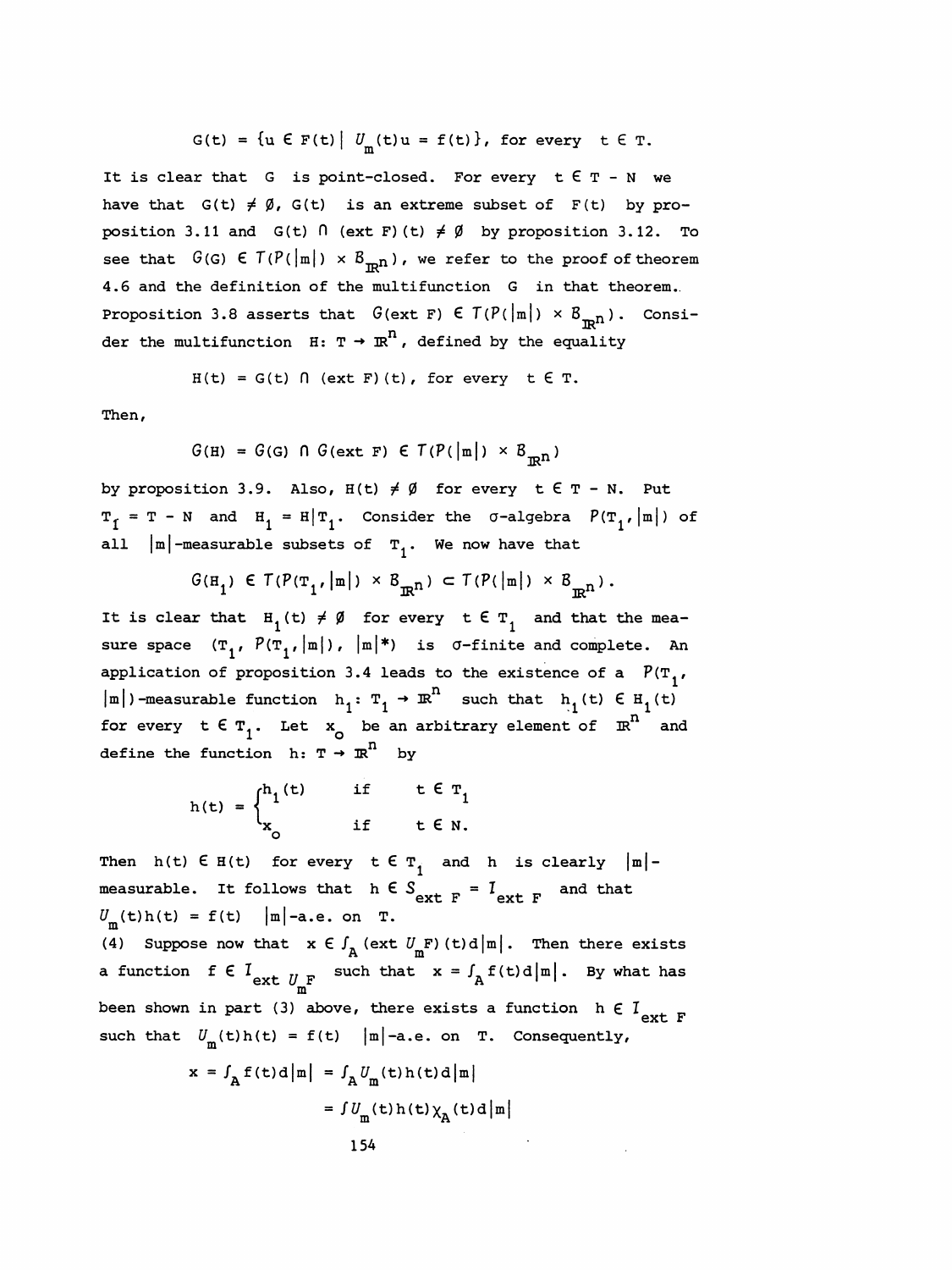$$
= f h(t) \chi_{A}(t) dm
$$
  

$$
= f_{A} h(t) dm \in f_{A} (ext F) (t) dm
$$

by using the observations made in remark 4.5(b) . This shows that

$$
\int_{A} \mathbf{F}(\mathbf{t}) \, \mathrm{d}\mathbf{m} = \int_{A} (\text{ext } U_{\mathbf{m}} \mathbf{F}) (\mathbf{t}) \, \mathrm{d} \, |\mathbf{m}| \, \subset \int_{A} (\text{ext } \mathbf{F}) (\mathbf{t}) \, \mathrm{d}\mathbf{m}.
$$

Since the converse inclusion  

$$
\int_{A} (\text{ext } F) (t) dm \subset \int_{A} F(t) dm
$$

obviously holds, we now have the required equality

$$
\int_{A} F(t) dm = \int_{A} (ext F) (t) dm.
$$

4.8 REMARKS. Theorem 4.7 has also been proved by:

 (a) A. Dvoretzky, A. Wald and J. Wolfowitz [ 13 ] for the case that F: T  $\rightarrow \mathbb{R}^{n+1}$  is such that  $F(t) = \Lambda$  for every  $t \in T$ , where  $\Lambda$  is an n-dimensional simplex; (b) S. Karlin and W.J. Studden [17] for the case that  $F: T \to \mathbb{R}^n$  is such that  $F(t) = C$  for every t  $\epsilon$  T, where  $\epsilon$  is a fixed compact convex subset of  $\mathbb{R}^n$ ; (c) C. Castaing [ 8 ] for the case that T is a compact metric space and F:  $T \rightarrow X \subseteq \mathbb{R}^n$  point-compact convex where X is a non-empty compact convex metrizable subset of  $\mathbb{R}^n$ , and (d) M. Valadier [ 28 ] for the case that F is scalarwise integra ble (see 2.4), and  $|m| = |m_1| + |m_2| + ... + |m_n|$  where  $m =$  $(m_1, m_2, ..., m_p)$ . In each of the cases (a)-(d), the measure with respect to which the integration is performed is vector-valued and non-atomic .

#### 5. EXAMPLES

 The main purpose of this section is to show by means of illustra tive examples that parts of the hypotheses of theorems 4.3 and 4.7 cannot be weakened.

5.1 EXAMPLE. Let  $T = \{t_{\alpha}\}\text{, } \quad \Sigma = \{\emptyset, T\}$  and  $m: \Sigma \rightarrow \mathbb{R}$  be defined by  $m(T) = 1$ ,  $m(\emptyset) = 0$ . Then m is an atomic measure and  $m = |m|$ . Define F: T  $\rightarrow$  IR by F(t) = [1,2]. Then F satisfies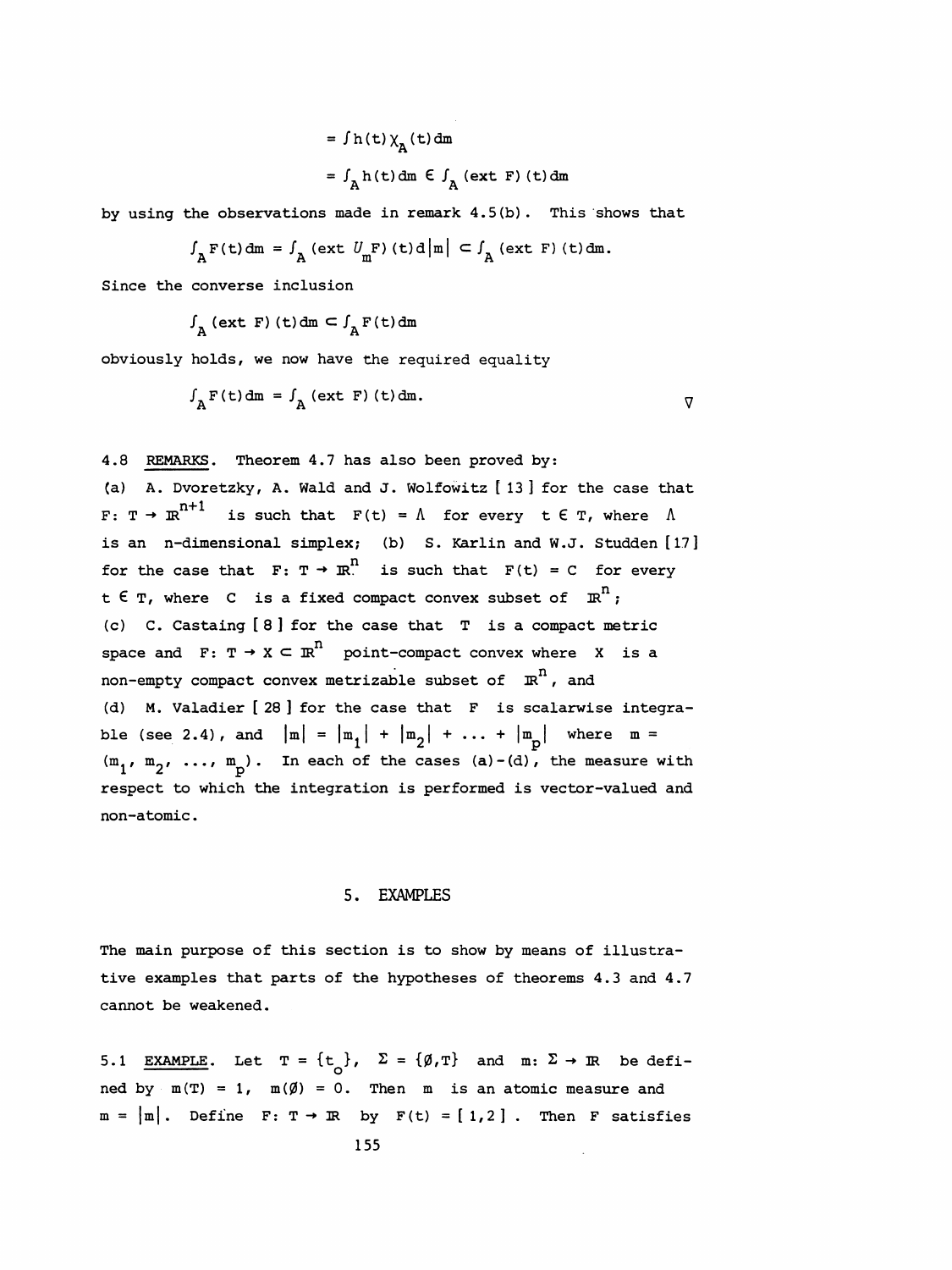the conditions of theorems 4.3 and 4.7. Furthermore,

$$
(ext F) (t) = \{1, 2\} = \int (ext F) (t) dm.
$$

If  $f: T \to \mathbb{R}$  is defined by  $f(t) = 1\frac{1}{2}$ , then  $f \in I_{\mathbb{R}}$  and 1 for  $\mathcal{L}$  and  $\mathcal{L}$  and  $\mathcal{L}$ 

 $\int F(t) dm \neq \int (ext F) (t) dm.$ 

5.2 EXAMPLES. Let  $T = [0,1]$ ,  $\Sigma$  be the Lebesgue  $\sigma$ -algebra of subsets of T and m the Lebesgue measure on T. Then m is non-atomic and  $m = |m|$ . (a) Define F: T  $\rightarrow$  IR by F(t) = IR for all  $t \in T$ . Then F is point-convex, but neither integrably bounded nor point-compact. Clearly, (ext F) (t) =  $\emptyset$  for all t € T and

 $\int$  (ext F) (t)dm =  $\emptyset \neq \int$  F(t)dm.

(b) Define F:  $T \rightarrow \mathbb{R}$  by  $F(t) = (0,1)$  for all  $t \in T$ . Then F is integrably bounded and point-convex but not point-compact. As in (a) above we have that

 $\int$  (ext F) (t)dm =  $\emptyset \neq \int$  F(t)dm.

5.3 EXAMPLE. The space  $c_{\alpha}$  is the Banach space of all sequences  $x = (x_n)$  converging to zero. The space c<sub>o</sub> is infinite dimensional and the closed unit ball A of  $c_{\alpha}$  is non-compact and convex. Let T,  $\Sigma$  and m be as in 5.2 and consider  $c_{\textsf{\scriptsize o}}^{}$  =  $L(\mathbb{R},$ 5.3 EXAMPLE. The space  $c_0$  is the Banach space of all sequences  $x = (x_n)$  converging to zero. The space  $c_0$  is infinite dimensional and the closed unit ball A of  $c_0$  is non-compact and convex. Let T,  $\Sigma$  and m be as c<sub>o</sub>). Define F:  $T \rightarrow c_0$  by F(t) = A for all t  $\epsilon$  T. Then F is ional and the closed u<br>onvex. Let T,  $\Sigma$  and<br>o<sup>)</sup>. Define F: T  $\rightarrow$  C<sub>O</sub><br>learly |m|-measurable (see [ 14 ], p. 709) , we have that

 $\int$  (ext F) (t)dm =  $\emptyset \neq \int$  F(t)dm.

#### REFERENCES

- [ 1] V.l. Arkin and V.L. Levin, Convexity of values of vector in tegrals, theorems on measurable choice and variational pro blems, Uspehi Mat. Nauk 27 (1972), 21 -78. = Russian Math. Surveys 27 (1972), 21 -85.
- [ 2 ] R.J. Aumann, Integrals of set-valued functions, J. Math. Anal. Appl. 12 (1965), 1-12.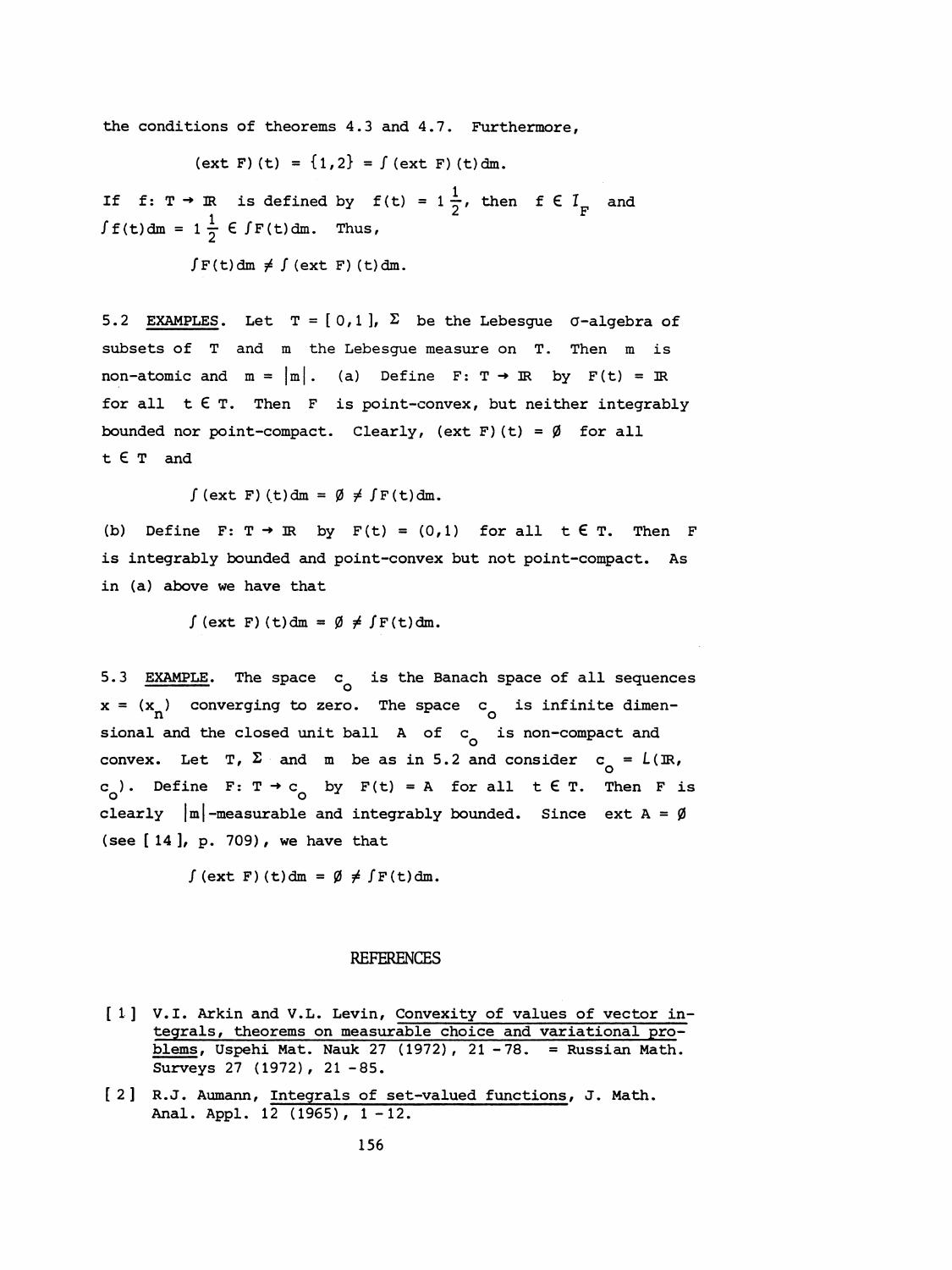- [ 3 ] R.J. Aumann, Measurable utility and measurable choice theo rem, Proceedings of the Colloque international du Centre National de Recherche Scientifique, La Décision, Aix-en- Provence, 1967, 15 -26.
- [4] M. Benamara, Sections mesurables extrémales d'une multi application, C.R. Acad. Sci. Paris Sér A 278 (1974), 1249 - 1252.
- [5] K.P.S. Bhaskara Rao and M. Bhaskara Rao, Existence of non atomic charges, J. Austral. Math. Soc. 25 (Series A) (1978),  $1 - 6.$
- [ 6 ] D. Blackwell, The range of certain vector integrals, Proc. Amer. Math. Soc. 2 (1951), 390 - 395.
- [ 7 ] C. Castaing, Sur les multi-applications mesurables, Rev. Française Informat. Recherche Opérationnelle 1 (1967), 91 - 126.
- [8] , Sur une nouvelle extension du théorème de Ljapunov, C.R. Acad. Sci. Paris Sér. A 264 (1967), 333 - 336.
- [ 9 ] R. Datko, Measurability properties of set-valued mappings in a Banach space, SIAM J. Control 8 (1970), 226 -238.
- [ 10] G. Debreu, Integration of correspondences, Proc. Fifth Ber keley Sympos. Math. Statist, and Probability (Berkeley, Calif., 1965/66), Vol. II: Contributions to Probability Theory, part 1, Univ. California Press, Berkeley, Calif.,  $1967, 351 - 372.$
- [ 11 ] N. Dinculeanu, Vector Measures , Pergamon Press, Oxford, 1st English edition, 1967.
- [ 12] N. Dunford and J.T. Schwartz, Linear operators, Part 1: General Theory, Interscience Publishers, Inc., New York- London, 1958.
- [ 13 ] A. Dvoretzky, A. Wald and J. Wolfowitz, Relations among cer tain ranges of vector measures, Pacific J. Math. 1 (1951) ,  $59 - 74.$
- [ 14 ] R.E. Edwards, Functional Analysis, Theory and applications, Holt, Rinehart and Winston, New York, 1965.
- [ 15 ] C.J. Himmelberg, M.Q. Jacobs and F.S. van Vleck, Measurable multifunctions, selectors and Filippov's implicit functions lemma, J. Math. Anal. Appl. 25 (1969), 276 -284.
- [16] C.J. Himmelberg and F.S. van Vleck, Extreme points of multifunctions, Indiana Univ. Math. J. 22 (1973), 719 -729.
- [ 17 ] S. Karlin and W.J. Studden, Tchebycheff systems; with ap plications in analysis and statistics, §13. Extensions of the Liapounov theorem, Interscience Publishers, John Wiley & Sons, New York, 1966.
- [ 18 ] M. Krein and D. Milman, On extreme points of regular convex sets, Studia Math. 9 (1940), 133 -138.
- [ 19 ] K. Kuratowski and C. Ryll-Nardzewski, A general theorem on selectors, Bull. Acad. Polon. Sci. Sér. Sci. Math. Astronom.